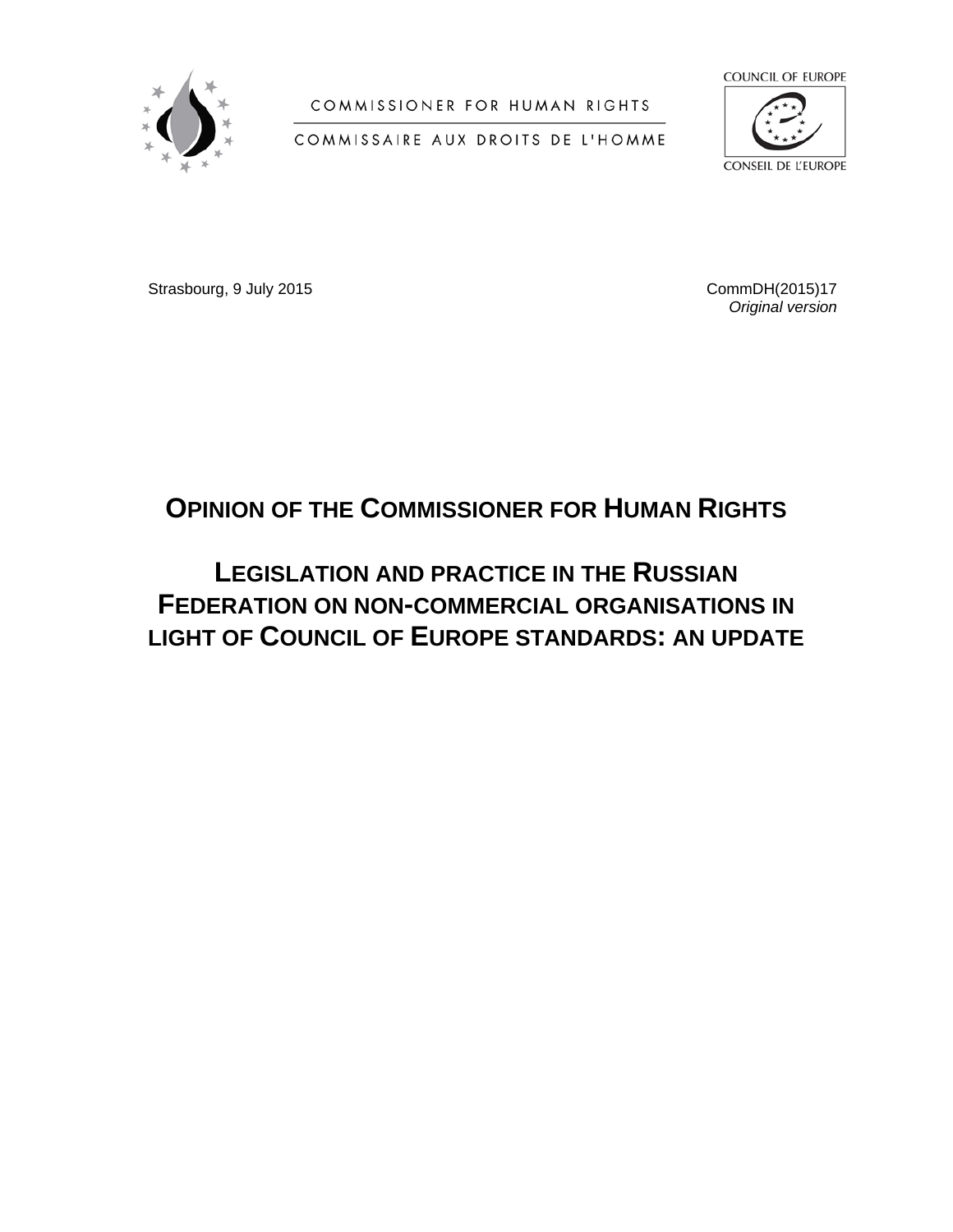## **Contents**

| 2.1 Amendments to the Federal Legislation on Non-Commercial Organisations7    |  |
|-------------------------------------------------------------------------------|--|
|                                                                               |  |
|                                                                               |  |
| 3.1. Legal issues arising from the application of the Law on Foreign Agents13 |  |
|                                                                               |  |
|                                                                               |  |
|                                                                               |  |
|                                                                               |  |
|                                                                               |  |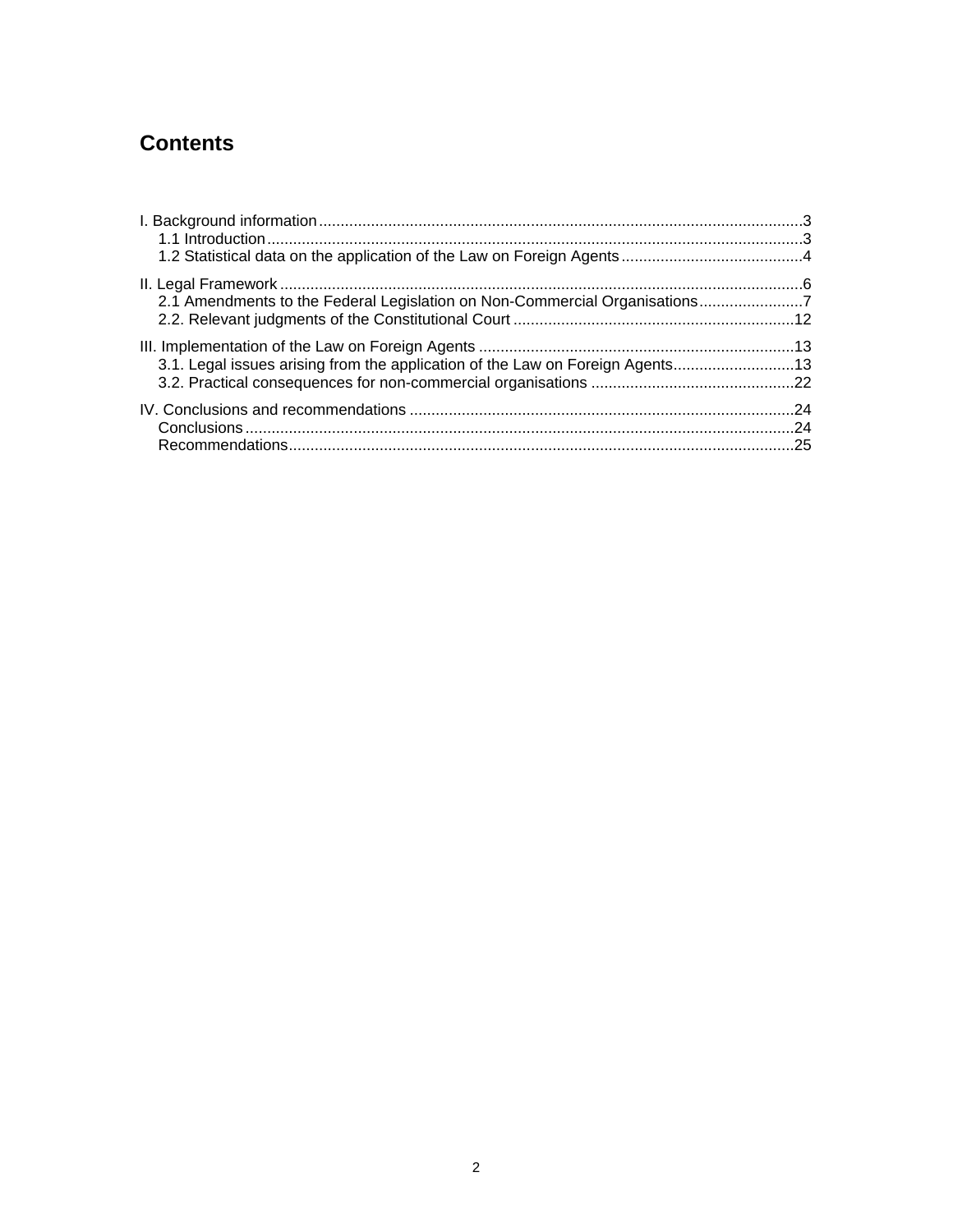#### <span id="page-2-0"></span>**I. Background information**

#### <span id="page-2-1"></span>**1.1 Introduction**

- 1. Since 15 July 2013, when the Commissioner issued his first Opinion on the legislation of the Russian Federation on non-commercial organisations in light of Council of Europe standards [\(Opinion CommDH\(2013\)15\)](https://wcd.coe.int/ViewDoc.jsp?id=2086667&Site=COE&BackColorInternet=B9BDEE&BackColorIntranet=FFCD4F&BackColorLogged=FFC679), there have been a number of significant legislative developments in Russia governing non-commercial organisations (hereinafter referred to as NCOs<sup>1</sup> )*.* In addition, the period which has elapsed since the entry into force on 21 November 2012 of Federal law no. 121-FZ on "Introducing Amendments to Certain Legislative Acts of the Russian Federation Regarding the Regulation of the Activities of the Non-Commercial Organisations Performing Functions of a Foreign Agent" (hereinafter referred to as the Law on Foreign Agents) is ample enough to permit a meaningful analysis of its application. Therefore, the present Opinion focuses on the analysis of the legislative amendments relating to NCOs which have been introduced since July 2013 and on legal issues which have arisen from the implementation of the Law on Foreign Agents, as well as the practical consequences of its application vis-à-vis Russian NCOs.
- 2. The present Opinion builds on the Commissioner's previous discussions with the Russian authorities, including in Moscow on 9 September 2014. Most notably, the implementation of the Law on Foreign Agents and its impact on the work of non-commercial organisations in the Russian Federation were discussed during his meetings with Mr Alexander Konovalov, Minister of Justice of the Russian Federation, and Ms Ella Pamfilova, the Federal Ombudsman of the Russian Federation. It was also the subject of his discussions with the representatives of various NCOs, both in Moscow and in Strasbourg. In addition, it takes into account specific illustrative examples, as reflected in official documents,<sup>2</sup> where representatives of the Ministry of Justice, the prosecutorial and the judicial authorities have interpreted and applied the Law on Foreign Agents, as well as other information provided by Russian NCOs and lawyers who have represented them in courts.
- 3. It is important to note that the working environment of civil society in Russia has also been affected by a number of recent legislative developments concerning freedom of expression. A series of legislative amendments has widened the potential scope of state interference in the enjoyment of freedom of expression. For example, new restrictions in access to information on the Internet and in the space for the exchange of views by bloggers have been enabled by the so-called "Lugovoi Law"<sup>3</sup> and the so-called "Bloggers Law".<sup>4</sup> Recent

<sup>1</sup> Russian legislation, as a general rule, operates with the definition of a "non-commercial organisation" instead of the internationally used definition of "non-governmental organisation" except for in the newly adopted law on so-called "Undesirable International or Foreign Non-governmental Organisations". For further details – see Section 2.1 below.

<sup>&</sup>lt;sup>2</sup> The official documents collected by the Commissioner's Office include, among others, warnings on the unacceptability of a violation of the law (*Предостережение о недопустимости нарушения закона*), notices of a violation of the lеgislation (*Представление об устранении нарушений законодательства*) – both delivered by prosecutorial authorities - records on administrative offences (Протокол об административных правонарушениях), judicial decisions in administrative and civil proceedings and other procedural documents such as records of court hearings, civil lawsuits, appeal petitions, additional submissions and third-party comments.

<sup>&</sup>lt;sup>3</sup> The Federal Law no. 398-FZ of 28 December 2013 on "Introducing Amendments to the Federal Law on Information, Information Technologies and Data Protection" (entered into force on 1 February 2014).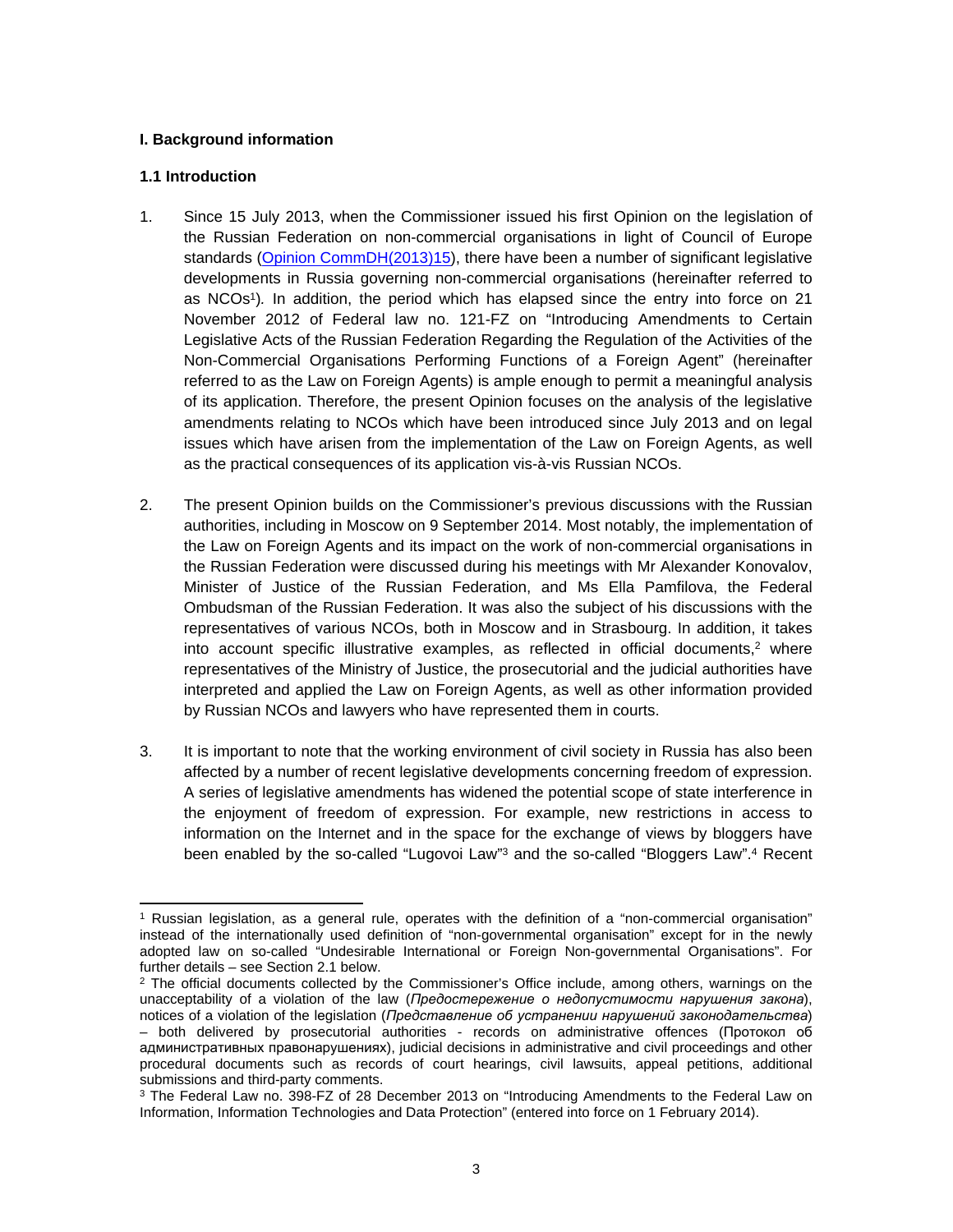legislation has also been enacted to introduce criminal responsibility for public calls made on the Internet to carry out rather broadly defined "extremist activity"<sup>5</sup> and for questioning the territorial integrity of the Russian Federation.<sup>6</sup> An analysis of these legislative developments and their practical implementation, however, falls beyond the scope of the present Opinion.

4. The protection of human rights defenders and the development of an enabling environment for their activities are at the core of the mandate of the Commissioner for Human Rights, and the Committee of Ministers has explicitly encouraged the Commissioner to "intervene [..] in the manner the Commissioner deems appropriate, with the competent authorities, in order to assist them in looking for solutions, in accordance with their obligations, to the problems which human rights defenders may face [..]".<sup>7</sup> As was the case of the Opinion CommDH(2013)15, the present Opinion is part of the Commissioner's general efforts to ensure the best possible conditions for the work of human rights defenders in the Council of Europe area, and its analysis of the issues concerned applies in any context where similar provisions, restrictions and practices exist or are under consideration.

#### <span id="page-3-0"></span>**1.2 Statistical data on the application of the Law on Foreign Agents**

- 5. As of 29 June 2015 the Register of NCOs performing the functions of a Foreign Agent (hereinafter referred to as the Register of Foreign Agents) included at least 76 NCOs.<sup>8</sup> This figure includes six NCOs which have been labelled as withdrawn from the Register: four for reasons of liquidation, and two others which have ceased to perform the functions of a "foreign agent". The majority of NCOs have been added to the Register during the last six months. With the exception of five NCOs which applied for registration voluntarily,<sup>9</sup> all were registered as "foreign agents" through decisions taken by the Ministry of Justice.
- 6. In addition, as of 29 June 2015 there have been at least 189 cases brought before domestic courts both in the first instance and at appellate levels in respect of the application of the Law on Foreign Agents. Of those, at least 28 judicial decisions were delivered in favour of the NCOs concerned, while at least 121 judicial decisions found that the law had been correctly applied against the NCOs. In at least 55 of the cases, the judicial decisions have already entered into force. As a result of the application of the Law

<sup>4</sup> The Federal Law no. 97-FZ of 5 May 2014 on "Introducing Amendments to the Federal Law on Information, Information Technologies and Data Protection and Separate Legislative Acts of the Russian Federation" (entered into force on 1 August 2014).

<sup>5</sup> The Federal Law no. 179-FZ of 28 June 2014 on "Introducing Amendments to Separate Legislative Acts of the Russian Federation" which introduced amendments to Article 280 of the Criminal Code (entered into force on 11 July 2014).

<sup>&</sup>lt;sup>6</sup> The Federal Law no. 433-FZ of 28 December 2013 on "Introducing Amendments to the Criminal Code of the Russian Federation" introducing new Article 280.1 (entered into force on 9 May 2014).

<sup>&</sup>lt;sup>7</sup> See the Declaration of the Committee of Ministers on Council of Europe action to improve the protection of human rights defenders and promote their activities, 6 February 2008, paragraph 4.iii.

<sup>&</sup>lt;sup>8</sup> The Register of Foreign Agents is publicly available on the web-site of the Ministry of Justice of the Russian Federation: <http://unro.minjust.ru/NKOForeignAgent.aspx>.

<sup>&</sup>lt;sup>9</sup> The five NCOs who applied for registration as "foreign agents" voluntarily are the following: 1) Noncommercial partnership for "the Support and Development of Competition in the CIS Countries", Moscow (registered on 27 June 2013); 2) Karachay–Cherkess Republican Youth Social Organisation "The Union of Young Political Scientists" (registered on 15 December 2014); 3) Public regional movement "Women's Parliament of Novgorod" (registered on 6 March 2015); 4) Foundation for the Protection of Customers' Rights of Novosibirsk (registered on 17 April 2015) and 5) Regional public organisation "Centre of Independent Research of the Republic of Altai" (registered on 10 June 2015).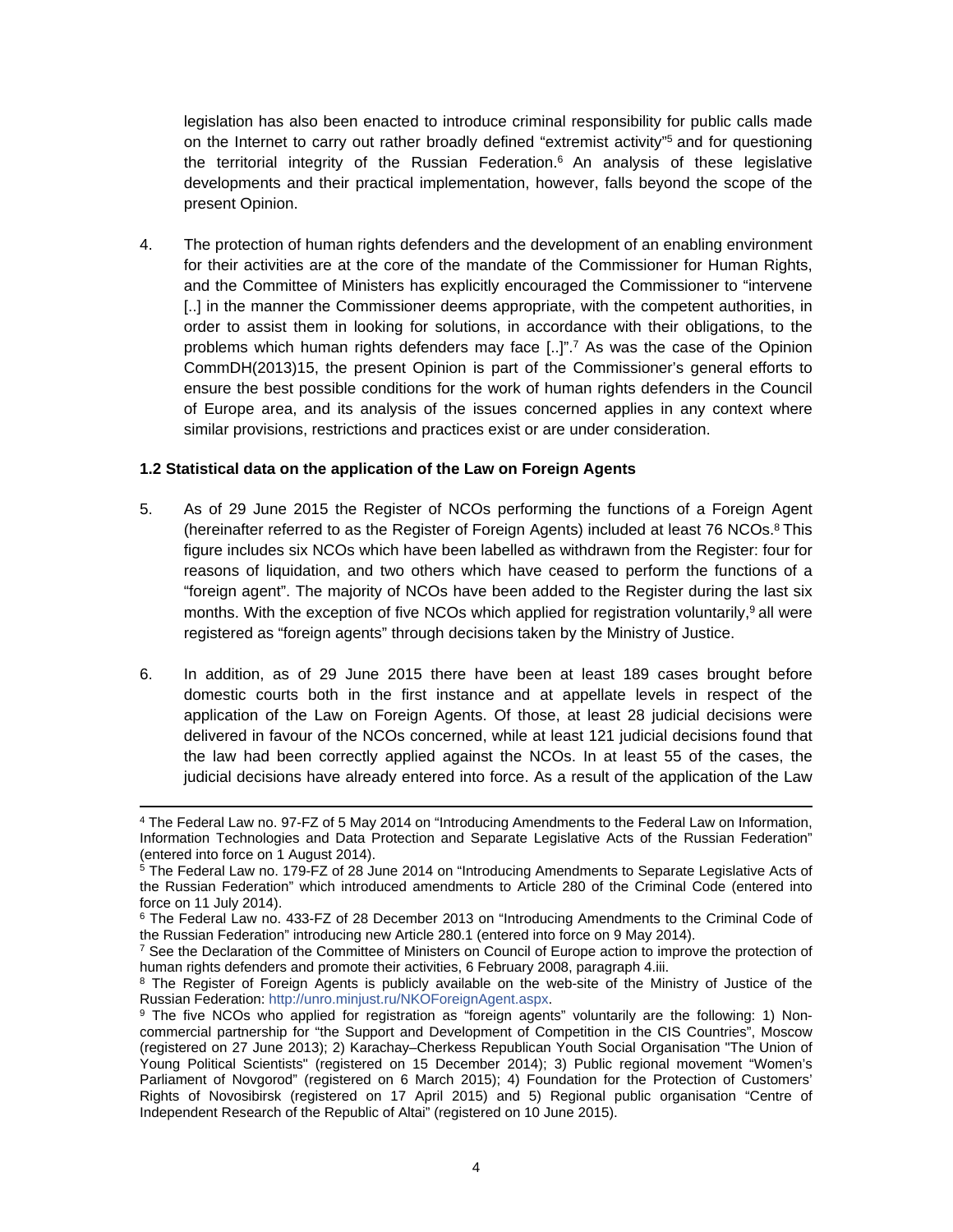on Foreign Agents, at least 20 NCOs in the country have ceased their activity either in full (including by "self-liquidating" or suspending their activity) or in part (including by closing specific projects) (see paragraphs 66-67 below). According to information available to the Commissioner, many NCOs which have been registered as "foreign agents" intend to stop their activities if they lose judicial proceedings and remain on the Register. There is no specific data on the extent to which NCOs have engaged in self-censorship to avoid triggering the application of the Law on Foreign Agents against them and the concomitant risk of administrative fines or other sanctions.

- 7. At least 79 judicial proceedings (both at the first instance and appellate levels) were still pending before the domestic courts all across the country as of 29 June 2015. The domestic judicial proceedings may be categorised as follows: 1) appeals by NCOs against actions taken against them by prosecutorial authorities, including inspections, warnings and notices of a violation of the Law on Foreign Agents; 2) civil lawsuits initiated by prosecutorial authorities aimed at enjoining NCOs to register as "foreign agents"; 3) proceedings related to the application of sanctions under the Code of Administrative Offences (hereinafter referred to as the CAO) by both prosecutors and the Ministry of Justice against NCOs and their leaders who did not apply for registration as "foreign agents" voluntarily; and 4) judicial appeals filed by NCOs against their forced registration in the Register of Foreign Agents. There is also a group of cases where the Ministry of Justice has initiated legal proceedings with a view to applying administrative sanctions for the failure by an NCO to comply with the more stringent requirements specific to "foreign agents", e.g. more frequent reporting pursuant to Article 19.7.5-2 of the CAO.<sup>10</sup> The latter group represents rather exceptional cases with few judicial decisions to date. In some of these cases the Ministry of Justice eventually withdrew its claims while in others the courts have asked for additional clarifications before initiating the procedure due to a lack of information in the case-files. Nevertheless, it is not excluded that more administrative proceedings of this type may be coming to the courts in the future.
- 8. According to information provided by a number of civil society organisations, as of 29 June 2015 at least eight different applications (including a collective application on behalf of thirteen Russian NCOs) were pending before the European Court of Human Rights (hereinafter referred to as the European Court) in relation to the Law on Foreign Agents. These applications were submitted on behalf of at least nineteen NCOs and one individual.

<sup>&</sup>lt;sup>10</sup> As of 29 June 2015, the Ministry of Justice has initiated administrative proceedings for failure to comply with the reporting requirements in several cases, for instance against the Foundation of Freedom of Information, Citizen Watch and Soldiers' Mothers in St. Petersburg, and the Association *Golos* and Lawyers for Constitutional Rights "*Jurix*" in Moscow. According to Ministry of Justice statistics, there were 6 cases where NCOs registered as "foreign agents" failed to comply with the reporting requirements in 2014. For further details - see the Annual report of the Ministry of Justice on supervision of NCOs in 2014, p. 15, available on-line: [http://minjust.ru/ru/press/news/doklad-ob-osushchestvlenii-ministerstvom-yusticii](http://minjust.ru/ru/press/news/doklad-ob-osushchestvlenii-ministerstvom-yusticii-rossiyskoy-federacii-gosudarstvennogo-6)[rossiyskoy-federacii-gosudarstvennogo-6.](http://minjust.ru/ru/press/news/doklad-ob-osushchestvlenii-ministerstvom-yusticii-rossiyskoy-federacii-gosudarstvennogo-6)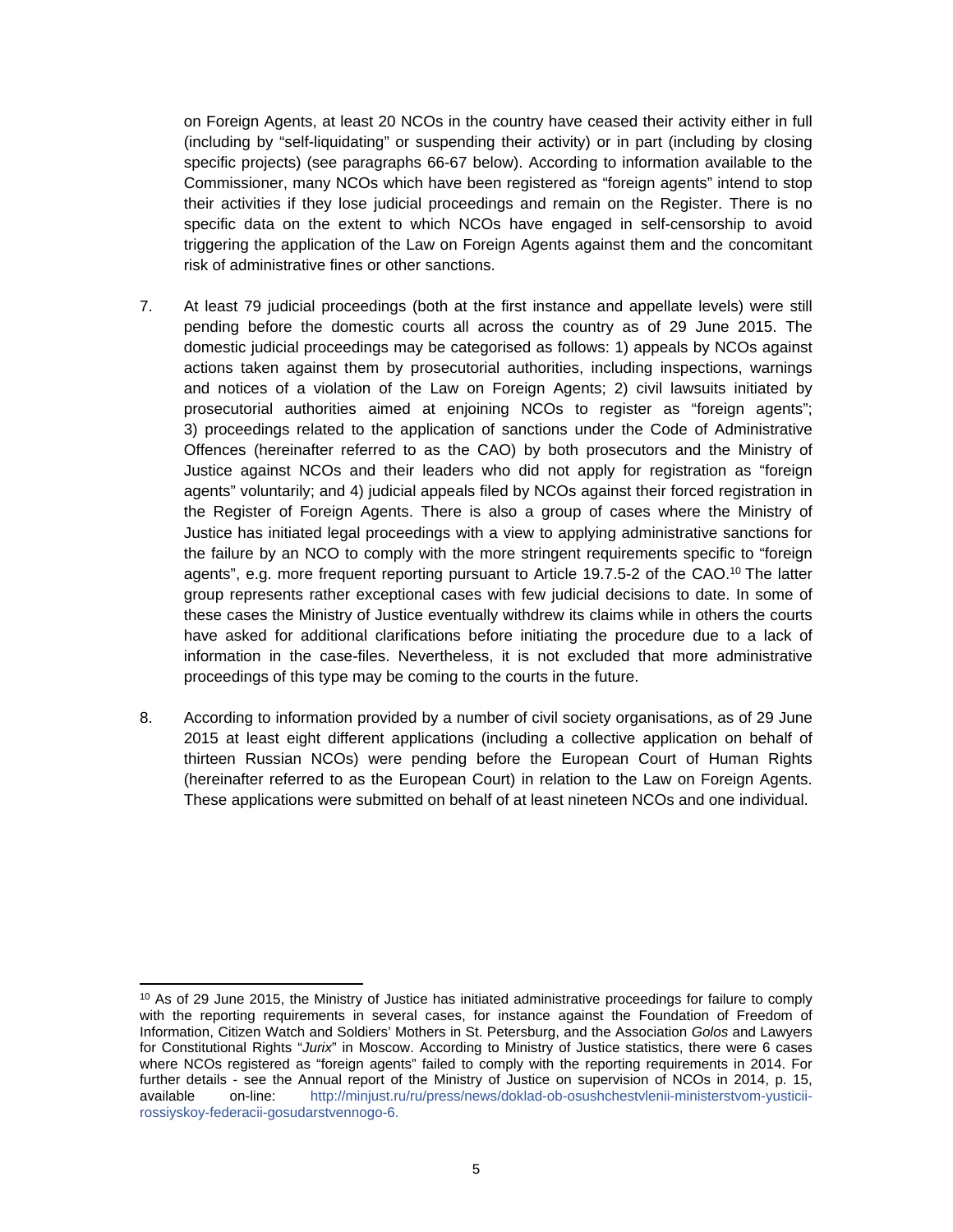#### <span id="page-5-0"></span>**II. Legal Framework**

- 9. The applicable international standards protecting the activity of human rights defenders are set out in the Opinion CommDH(2013)15.<sup>11</sup> Furthermore, the international standards relating to the functioning of NGOs stress that NGOs make an essential contribution to the development, realisation and continued survival of democratic societies, in particular through the promotion of public awareness and the participatory involvement of citizens in the *res publica*<sup>12</sup>and that NGOs should be encouraged to participate in governmental and quasi-governmental mechanisms for dialogue, consultations and exchanges, with the objective of searching for solutions to society's needs.<sup>13</sup>NGOs' contributions are made through an extremely diverse body of activities which can range from acting as a vehicle for communication between different segments of society and public authorities, through to the advocacy of changes in law and public policy.<sup>14</sup> NGOs should be free to solicit and receive funding not only from public bodies in their own state but also from institutional or individual donors, another state or multilateral agencies.<sup>15</sup> The European Court has characterised the important role played by NGOs as "watchdogs" in a democratic society<sup>16</sup> which involves imparting information and ideas on all matters of public interest.<sup>17</sup> It has also found that the holding of meetings, demonstrations, assemblies and other forms of public campaigning should not as such be qualified as political activities.<sup>18</sup>
- 10. The European Convention for the Protection of Human Rights and Fundamental Freedoms (hereinafter referred to as the European Convention on Human Rights or the European Convention) limits the possible restrictions to the right to freedom of expression (Article 10) and the right to freedom of assembly and association (Article 11) only to those which are "prescribed by law", pursue a legitimate aim, and are "necessary in a democratic society". Any exceptions to freedom of association are to be construed strictly, and only convincing or compelling reasons can justify restrictions to that freedom. In addition, the notion of the rule of law itself is built on the following principles: 1) legality, including a transparent, accountable and democratic process for enacting law; 2) legal certainty; 3) Prohibition of arbitrariness; 4) access to justice before independent and impartial courts, including judicial review of administrative acts; 5) respect for human rights; and 6) non-discrimination and equality before the law. The principle of legal certainty requires a state to respect and apply, in a foreseeable and consistent manner, the laws it has enacted. Laws must be formulated with sufficient precision to enable the individual to regulate his or her conduct and Parliament should not be allowed to override fundamental rights with ambiguous laws. Retroactivity goes against the principle of legal certainty.<sup>19</sup>

<sup>11</sup> See paragraphs 1-3 of CommDH(2013)15.

 $12$  See the preamble of the Fundamental Principles on the Status of Non-governmental Organisations in Europe of 13 November 2002, Council of Europe.

<sup>13</sup> *ibid*, para. 74.

<sup>&</sup>lt;sup>14</sup> See the preamble of Recommendation of the Committee of Ministers of Council of Europe on the Legal Status of Non-governmental Organisations in Europe of 10 December 2007 CM/Rec(2007)14. <sup>15</sup> *ibid*, para. 50.

<sup>16</sup> See *Vides Aizsardzības Klubs v. Latvia*, no. 57829/00, judgment of 27 May 2004, § 42.

<sup>17</sup> See *Jersild v. Denmark*, no. 15890/89, Grand Chamber judgment of 23 September 1994, § 31.

<sup>18</sup> See *Zhechev v. Bulgaria*, no. 57045/00, judgment of 21 June 2007, § 55.

<sup>19</sup> See paragraphs 28 to 41 of CommDH(2013)15.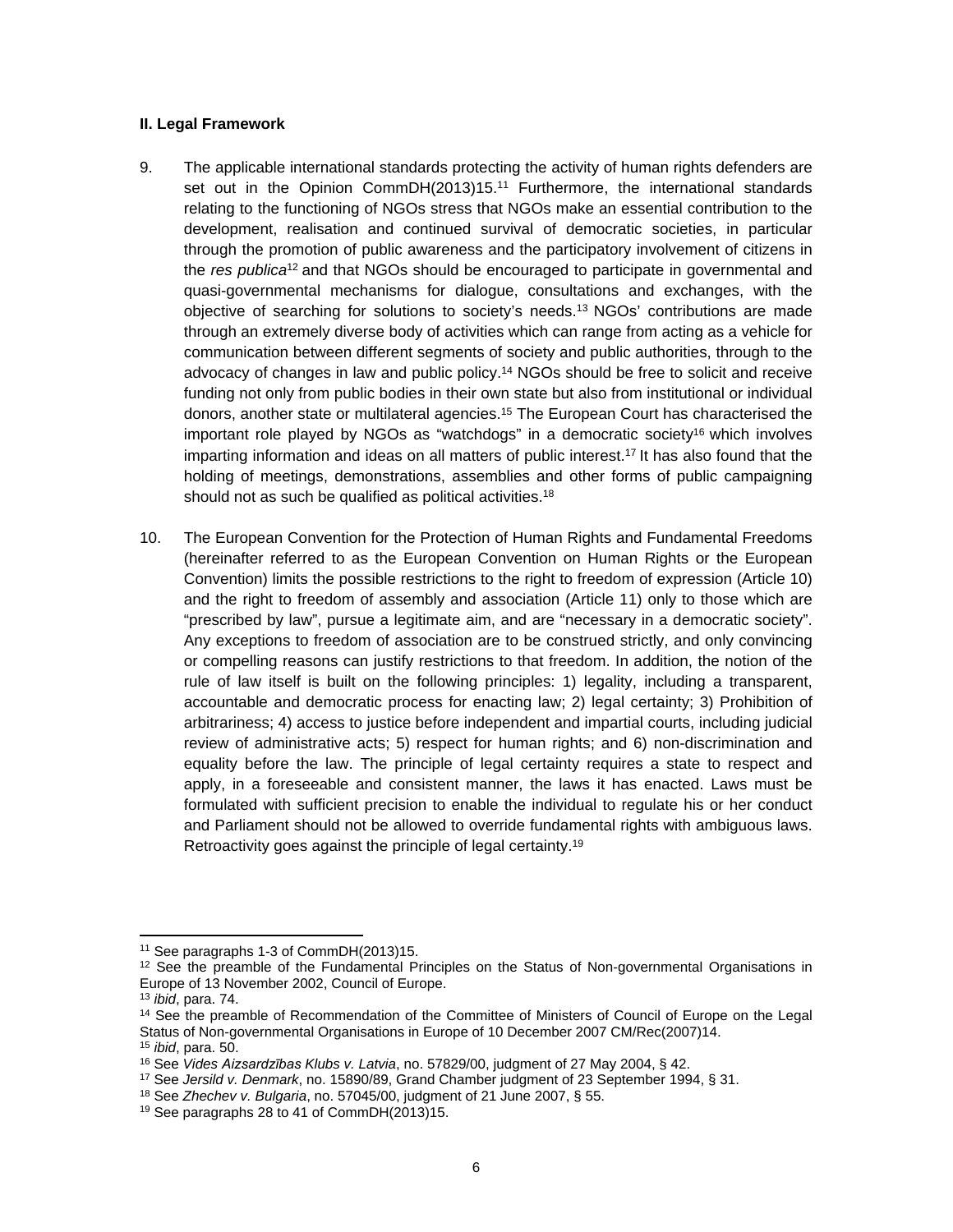#### <span id="page-6-0"></span>**2.1 Amendments to the Federal Legislation on Non-Commercial Organisations**

11. Since the adoption of the Law on Foreign Agents and the publication of the Commissioner's Opinion of July 2013, which provided detailed analysis of the Law on Foreign Agents, $20$  there have been several amendments to the Russian legislation regulating the NCO sector, most notably related to the carrying out of inspections of NCOs and the Law on Foreign Agents. The newly adopted Law on so-called "undesirable" organisations as well as other pending legal initiatives are also summarised in the following paragraphs.

## *Inspections of Non-Commercial Organisations*

12. On 21 February 2014, through Federal Law No. 18-FZ, Article 32 of the Federal Law "On Non-Commercial Organisations" (hereinafter referred to as the Law on NCOs) was amended through the introduction of a new paragraph 4.2. which widened the legal grounds for the carrying out of unplanned or extraordinary inspections (*внеплановые проверки*) of NCOs in the following situations: 1) an NCO fails to rectify previouslyidentified infringements of law in a timely manner; 2) the Ministry of Justice receives information from state bodies that an NCO violated the NCO legislation or that there were indications of extremism in its activity; 3) the Ministry of Justice receives a notice from the electoral commission requesting an unplanned inspection of an NCO (with a view to verifying information about donations to political parties); or 4) the Ministry of Justice receives an instruction to carry out an unplanned inspection from the President of the Russian Federation or the Government, or a request to do so by a prosecutor.<sup>21</sup>

## *Law on Foreign Agents*

- 13. On 4 June 2014, through Federal Law No. 147-FZ, another set of amendments to Article 32 of the Law on NCOs was adopted: 1) unplanned inspections of NCOs may be initiated if the Ministry of Justice receives information from state bodies, self-managing entities, individuals or legal entities that an NCO performed the functions of a "foreign agent" but did not register as such<sup>22</sup> and 2) the Ministry of Justice may include an NCO in the Register of Foreign Agents if it finds that the NCO performed functions of a "foreign agent" and did not register voluntarily.<sup>23</sup> The 147-FZ Law also repealed paragraph 5.6 of Article 32 of the Law on NCOs which empowered the Ministry of Justice to suspend activities of an NCO if it did not apply for registration as a "foreign agent" while performing such functions. However, administrative sanctions for the said failure as provided by Article 19.34 of the CAO remain in force.
- 14. A further series of amendments was introduced on 24 November 2014 with the adoption of Federal Law No. 355-FZ, which imposes the following restrictions on NCOs registered as "foreign agents": 1) political parties are prohibited from concluding contracts with such

<sup>20</sup> See paragraphs 17 to 22 of the Opinion CommDH(2013)15.

<sup>&</sup>lt;sup>21</sup> See new paragraph 4.2 of Article 32 of the Law on NCOs.

<sup>&</sup>lt;sup>22</sup> See the amended paragraph 4.2-5 of Article 32 of the Law on NCOs.

<sup>&</sup>lt;sup>23</sup> See the amended 3rd part of paragraph 7 of Article 32 of the Law on NCOs.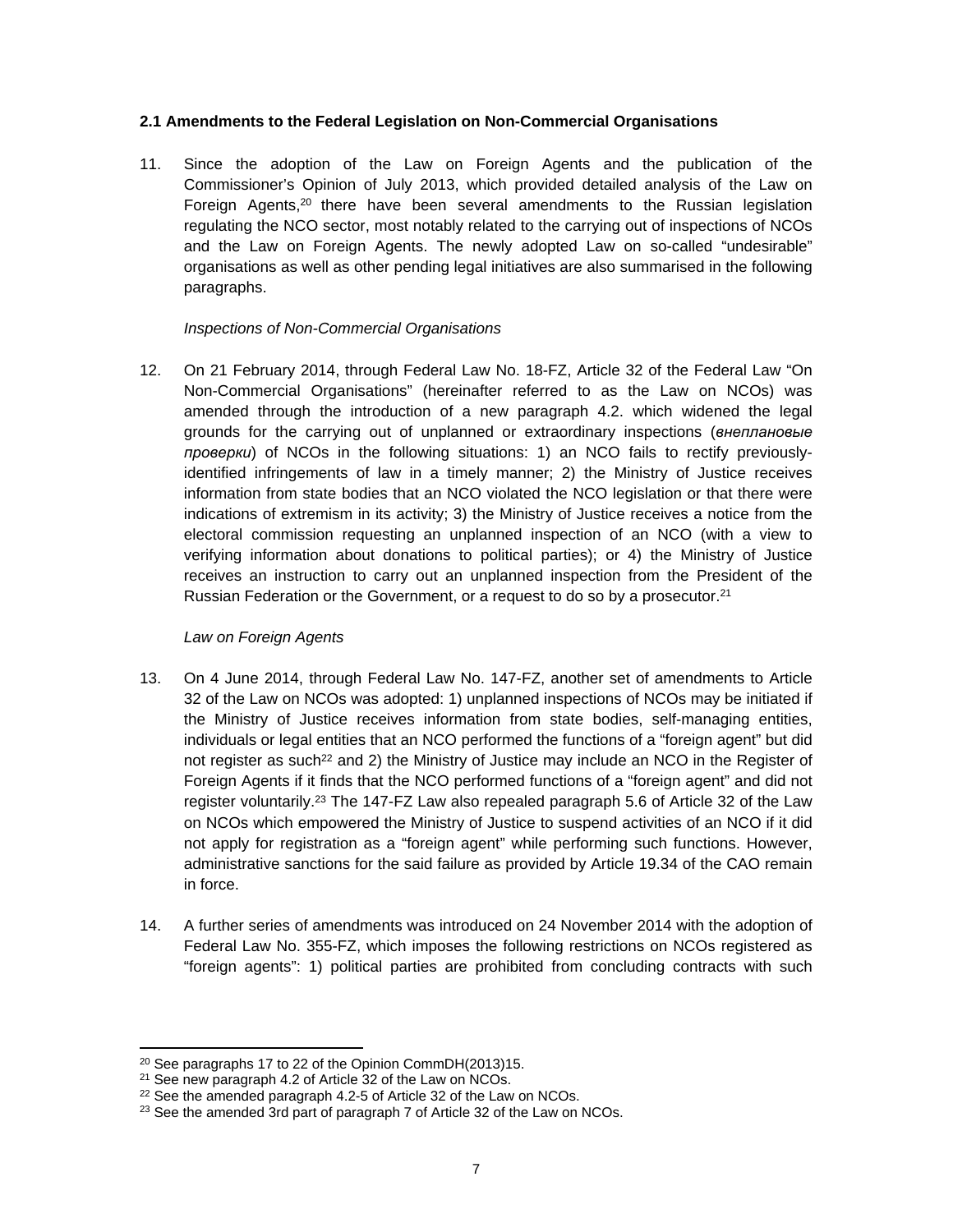NCOs<sup>24</sup> and 2) NCOs registered as "foreign agents" are prohibited, *inter alia,* from "participating in other ways in the electoral and referendum campaigns".<sup>25</sup>

15. Moreover, on 8 March 2015 legislation was introduced granting NCOs the right to be removed from the Register of Foreign Agents (Federal Law No. 43-FZ amending Articles 27 and 38 of the Federal Law on Public Associations and Article 32 of the Law on NCOs). In order to claim this right, an NCO must first submit a request to the Ministry of Justice to be excluded from the Register.<sup>26</sup> Following such a request, the Ministry of Justice carries out an unplanned inspection of that NCO with a view to determining whether: a) the NCO ceased all its activities, was liquidated or is no longer included in the Unified State Register of Legal Entities; $27$  b) the NCO did not receive foreign funding or other property from foreign sources and/or ceased political activity in the territory of the Russian Federation during the year preceding its request to be excluded from the Register; or c) the NCO had refused to receive and had returned voluntarily any foreign funding or other property to the foreign sources within three months from its inclusion in the Register of Foreign Agents.<sup>28</sup> The Ministry of Justice decides on whether or not to grant the request within three months of its submission. If an NCO which had previously been excluded from the Register is once again registered as a "foreign agent", the time which must elapse from the last receipt of foreign funding until the right to leave the Register is extended to three years.<sup>29</sup>

*Law on Undesirable International or Foreign Non-Governmental Organisations*

- 16. On 23 May 2015, Federal Law No. 129-FZ on "Introducing Amendments to Certain Legislative Acts of the Russian Federation" (hereinafter referred to as the Law on Undesirable INGOs) was signed by the President of the Russian Federation. It entered into force on 3 June 2015. The law empowers the Prosecutor General and his deputies, in coordination with the Ministry of Foreign Affairs, to declare "undesirable" any international or foreign NGO (hereinafter referred to as INGO) whose activities are deemed to constitute a threat to constitutional order, national security and defence.<sup>30</sup>
- 17. Declaring an INGO as "undesirable" entails the following consequences: banning its activities on the whole territory of the Russian Federation; closing down any branches of the organisation and/or preventing it from opening them; and the prohibition of producing, storing and disseminating information materials produced by the INGO, including through

<sup>&</sup>lt;sup>24</sup> See the amended paragraph 4.1 of Article 31 of the Federal Law no. 95-FZ on "Political Parties" of 11 July 2001.

<sup>&</sup>lt;sup>25</sup> See paragraph 6 of Article 3 of the Federal Law no. 67-FZ on "Basic Guarantees of the Electoral Rights of the Russian Citizens and the Right to Participate in Referendum" of 12 June 2002.

 $^{26}$  See the fifth part of Article 27 of the Law on Public Associations and paragraph 4.2-6 of Article 32 of the Law on NCOs.

<sup>27</sup> In Russian *Единый Государственный Реестр Юридических Лиц (ЕГРЮЛ*). It is a unified database which contains information about all Legal Entities registered by the Ministry of Justice. According to Article 51 (paragraph 2) of the Civil Code of the Russian Federation, the database is publicly available.

<sup>&</sup>lt;sup>28</sup> See parts 5-9 of Article 38 of the Law on "Public Associations" and paragraph 7.1 of Article 32 of the Law on NCOs.

 $29$  See paragraph 3 of the sixth part of Article 38 of the Law on "Public Associations" and paragraph 7.1-3 of Article 32 of the Law on NCOs.

<sup>&</sup>lt;sup>30</sup> See Article 5 of the Law on Undesirable INGOs introducing new Article 3<sup>1</sup> to Federal Law No. 272-FZ "On measures for affecting persons implicated in violation of basic human rights and freedoms, rights and freedoms of the citizen of the Russian Federation" of 28 December 2012 – the so-called "Dima Yakovlev Law".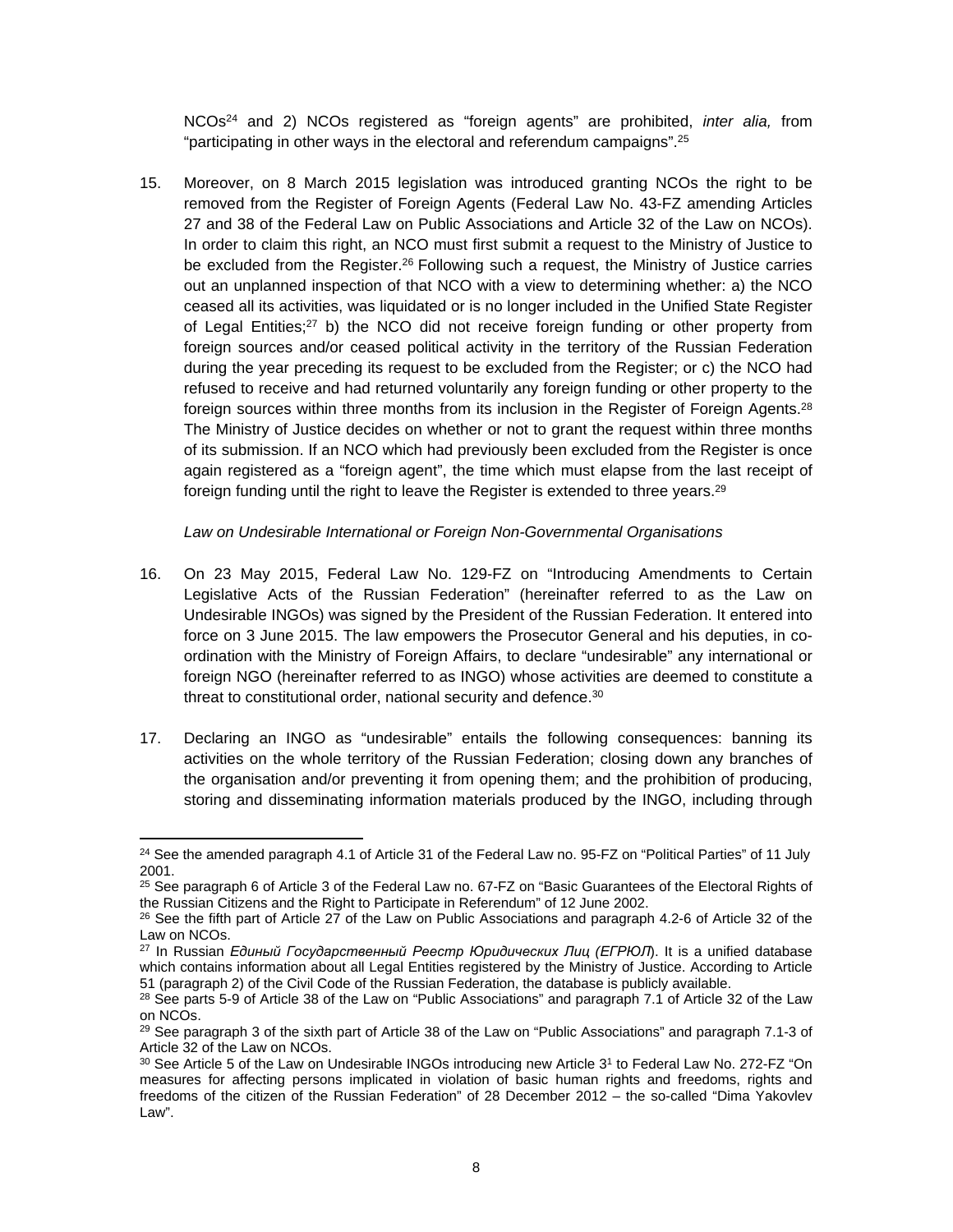mass media and the Internet. $31$  Financial institutions are also under an obligation to refuse any financial operations involving the participation of an "undesirable" INGO.<sup>32</sup>

- 18. Under the law, the following sanctions will apply to individuals and entities who are found to be participating in the activity of the "undesirable" INGO: fines of up to 15 000 roubles for private persons; up to 50 000 roubles if the persons involved are officials (*должностное лицо*); and up to 100 000 roubles for legal entities (approximately 270, 900 and 1800 euros respectively).<sup>33</sup> The law envisages up to six years of deprivation of liberty for the repetitive (more than twice a year) participation in the activity of an "undesirable" INGO for any individual, as well as the same criminal responsibility for those holding management positions in the organisation concerned. $34$  Finally, the law bans any foreign nationals participating in the activities of an "undesirable" INGO from entry into the territory of the Russian Federation.<sup>35</sup>
- 19. The Commissioner's concerns with regard to this legislation are related to a lack of legal certainty, the prohibition of arbitrariness and the proportionality of sanctions which are illustrated by the wide discretionary powers granted to the Prosecutor's Office and the executive authorities combined with the absence of prior judicial review.<sup>36</sup> The Ombudsman of the Russian Federation has expressed concerns about the broad and vague character of the definitions used in the law, for instance "undesirable" and "participation in activity", which can easily result in the arbitrary interpretation of the law. $37$  Most notably, the absence of criteria for determining what would constitute "participation in the activity of an undesirable INGO" could qualify virtually any action as falling under the scope of this law.
- 20. The law does not provide for a mechanism allowing an affected INGO to challenge a decision in the courts before it is declared "undesirable".<sup>38</sup> The Commissioner would like to recall in this regard that in its case-law, the European Court has generally refused to consider public prosecutors as independent and impartial tribunals within the meaning of Article 6§1 of the Convention. According to the Court, "the mere fact that the prosecutors acted as guardians of the public interest cannot be regarded as conferring on them a judicial status of independent and impartial actors".<sup>39</sup> It follows from the case-law of the Court that in principle, prosecutors should not have decision-making powers when taking measures concerning "civil rights and obligations", unless their measures are subject to full

<sup>31</sup> Ibid.

 $32$  See Article 5 of the Law on Undesirable INGOs introducing new Article  $3<sup>2</sup>$  to the Federal Law No. 272-FZ "On measures for affecting persons implicated in violation of basic human rights and freedoms, rights and freedoms of the citizen of the Russian Federation" of 28 December 2012 – the so-called "Dima Yakovlev Law".

<sup>33</sup> See Article 4 of the Law on Undesirable INGOs introducing new Article 20.33 of the Code of Administrative Offences of the Russian Federation.

<sup>&</sup>lt;sup>34</sup> See Article 1 of the Law on Undesirable INGOs introducing new Article 284<sup>1</sup> to Criminal Code of the Russian Federation.

<sup>35</sup> See Article 2 of the Law on Undesirable INGOs introducing new paragraph 9 to Article 26 of the Federal Law 114-FZ on "The regulations of the entry to and leaving from the Russian Federation" of 15 August 1996. <sup>36</sup> See, para. 34 of the Opinion CommDH(2013)15.

<sup>&</sup>lt;sup>37</sup> See the legal analysis of the Law on Undesirable INGOs by the Ombudsman of the Russian Federation, available on-line:

[http://ombudsmanrf.org/news/novosti\\_upolnomochennogo/view/zakljuchenie\\_upolnomochennogo\\_na\\_feder](http://ombudsmanrf.org/news/novosti_upolnomochennogo/view/zakljuchenie_upolnomochennogo_na_federalnyj_zakon_ot_23052015_acirc) alnyi zakon ot 23052015 acirc.

<sup>&</sup>lt;sup>38</sup> It is expected that the general provisions of the Civil Code of the Russian Federation would still allow an "undesirable" INGO to challenge the decision taken by the prosecutorial authorities in the court.

<sup>39</sup> See *Zlínsat, SPOL. S R.O. v. Bulgaria*, no. 57785/00, judgment of 15 June 2006, §78.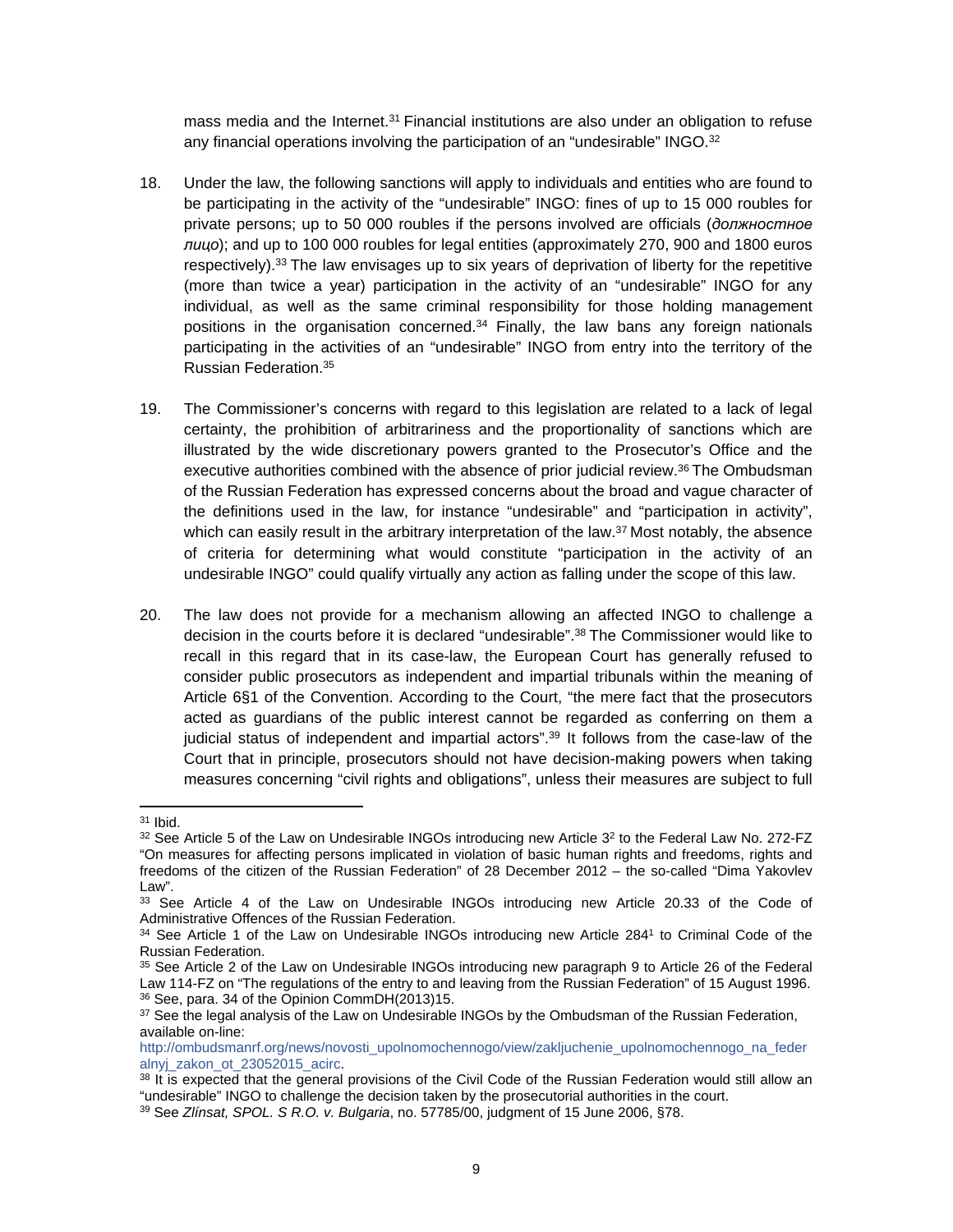judicial review. Furthermore, in the Commissioner's opinion, the granting of such broad powers to the Prosecutor General and his deputies would further undermine the equality of arms and exacerbate the "pronounced prosecutorial bias" in the judicial system. $40$  As a practical consequence, it would be nearly impossible for the affected INGOs to challenge the respective prosecutorial decisions in the courts.

- 21. Recommendation CM/Rec(2007)14 of the Committee of Ministers on the Legal Status of Non-governmental Organisations in Europe emphasises that foreign NGOs' approval to operate can only be withdrawn in the event of bankruptcy, prolonged inactivity or serious misconduct.<sup>41</sup> However, the Law on Undesirable INGOs does not give specific criteria for determining the misconduct of an INGO which would trigger the corresponding administrative and criminal sanctions.
- 22. The principle of proportionality requires the presence of convincing and compelling reasons corresponding to a "pressing social need" which can justify interference with and/or restrictions to rights. Any restriction imposed on fundamental rights must also be proportionate to the legitimate aim pursued. The notion "necessary in a democratic society" used in Articles 10 and 11 of the European Convention is not as broad as "useful" or "desirable".<sup>42</sup> In this light, it is difficult to see how such a severe penalty as prohibiting entirely the operations of an INGO or introducing heavy administrative and criminal sanctions for those who participate in its activities could be qualified as corresponding to a pressing social need, and be "necessary in democratic society" while remaining proportionate to the offence committed. Furthermore, the case-law of the European Court provides that a difference in treatment will be regarded as discriminatory if it has no objective and reasonable justification, it does not pursue a legitimate aim and if there is no reasonable relationship of proportionality between the means employed and the aim sought to be realised.<sup>43</sup>

## *Pending legislative initiatives*

23. There are several legislative initiatives which, if adopted, would further restrict the legal regime regulating the work of the NCOs registered as "foreign agents". On 3 March 2015 a group of members of the State Duma proposed to ban members of the lower and upper chambers of the Russian Parliament, as well as state and municipal public servants from being included in the managing, patronage or supervisory boards of NCOs performing functions of a "foreign agent", as well as from membership in such NCOs.<sup>44</sup> The explanatory note to the draft law stipulates that the measure is necessary in view of "the danger of penetration of persons directly connected with the activity of NCOs performing

<sup>&</sup>lt;sup>40</sup> A similar assessment on the "pronounced prosecutorial bias" was made by President Vladimir Putin during his Presidential Address to the Federal Assembly of the Russian Federation on 12 December 2012, available on-line: [http://www.kremlin.ru/news/17118.](http://www.kremlin.ru/news/17118)

<sup>41</sup> See para. 44-45 of the Recommendation CM/Rec(2007)14.

<sup>42</sup> See *Young, James and Webster v. the United Kingdom*, no. 7601/76 and 7806/77, judgment of 13 August 1981, § 63, and *Chassagnou and Others v. France*, nos. [25088/94](http://hudoc.echr.coe.int/sites/eng/Pages/search.aspx#{"appno":["25088/94"]}), [28331/95](http://hudoc.echr.coe.int/sites/eng/Pages/search.aspx#{"appno":["28331/95"]}) and [28443/95](http://hudoc.echr.coe.int/sites/eng/Pages/search.aspx#{"appno":["28443/95"]}), Grand Chamber judgment of 29 April 1999, § 112.

<sup>43</sup> See, among others, *Inze v. Austria*, no. 8695/79, judgment of 28 October 1987, § 41.

<sup>44</sup> The draft of the Federal Law No. 735229-6 is available on-line:

[http://asozd2.duma.gov.ru/main.nsf/\(Spravka\)?OpenAgent&RN=735229-6.](http://asozd2.duma.gov.ru/main.nsf/(Spravka)?OpenAgent&RN=735229-6)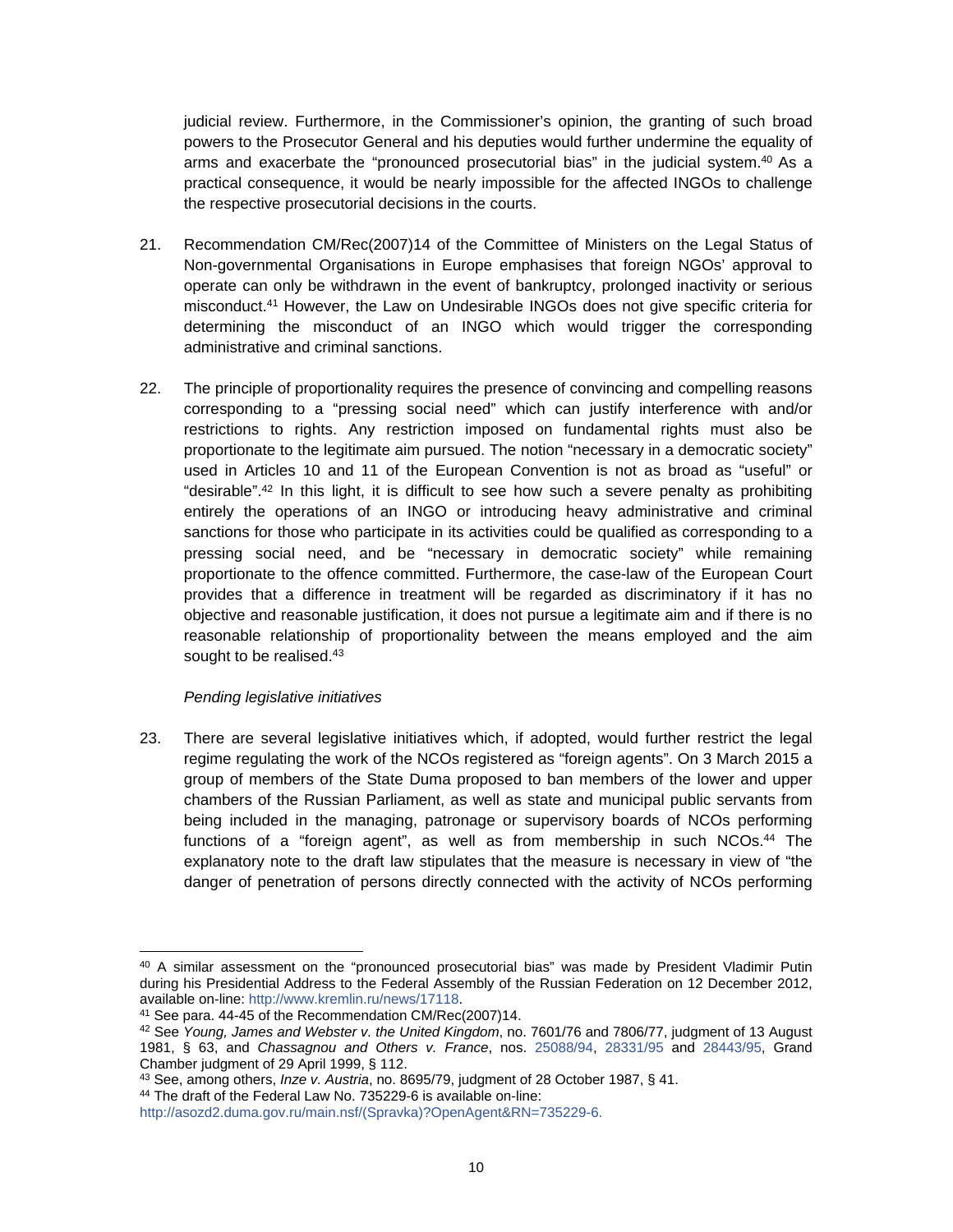functions of foreign agents, to the key positions in state and municipal services, as well as to the legislative body of the Russian Federation".<sup>45</sup>

- 24. Another legislative initiative draft Federal Law No. 735304-6 was registered in the State Duma on 5 March 2015. It envisages an extension of the statute of limitations on application of the administrative sanctions for non-compliance with the Law on Foreign Agents pursuant to Article 19.34 of the CAO from three months to one year.<sup>46</sup> Furthermore, according to information published in the Russian media on 22 May 2015, another draft amendment is currently under preparation which, if approved, would remove the NCOs registered as "foreign agents" from representation in the public consultative commissions attached to the state law enforcement and military bodies, as well as preventing them in principle from carrying out any activities in these domains.<sup>47</sup>
- 25. The national human rights structures the Federal Ombudsman of the Russian Federation, Ms Ella Pamfilova, and the Council on the Development of Civil Society and Human Rights under the President of the Russian Federation (hereinafter referred to as the "Human Rights Council"), chaired by Mikhail Fedotov – have stressed the need to revise the legislation regulating NCOs in the Russian Federation. In particular, the Human Rights Council has suggested the harmonisation of the Law on NCOs with the provisions of the Civil Code, the Law on Political Parties and other legislative documents currently in force.<sup>48</sup> As a result, the Law on Foreign Agents could disappear as an "unnecessary layer" as NCOs defending human rights would be taken out of its scope, while those organisations which pursue political goals would be covered by the legislation regulating political parties.<sup>49</sup> The Federal Ombudsman has also suggested amending the legislation, *inter alia*, by clarifying the current definition of "political activity" as it has resulted in a "high degree of arbitrariness and a selective approach in designating foreign agents". She has furthermore observed that the principles, criteria and basis for including NCOs in the Register of Foreign Agents are so vague and arbitrary that they have provoked justified criticism from the NCO community and damaged the reputation of civil society.<sup>50</sup>
- 26. On 4 June 2015 a member of the State Duma Gudkov introduced a Federal Law draft no. 808729-6 "Amending certain legislative acts of the Russian Federation in part of regulating the activities of non-commercial organisations". The draft law is aimed at abolishing the concept of an NCO performing functions of a "foreign agent" as the current legislation on NCOs "requires a substantive analysis and a complex revision in order to prevent its excessively broad interpretation". The proposed law is also motivated by the observation that "the law-enforcement practice of including organisations in the [..] Register has demonstrated that the said provisions are excessive and in some situations extremely

<sup>45</sup> The explanatory note to the draft of law No. 735229-6 is available on-line:

[http://asozd2.duma.gov.ru/main.nsf/\(Spravka\)?OpenAgent&RN=735229-6.](http://asozd2.duma.gov.ru/main.nsf/(Spravka)?OpenAgent&RN=735229-6)

<sup>46</sup> The draft of the Federal Law No. 735304-6 is available on-line: [http://asozd2.duma.gov.ru/main.nsf/\(Spravka\)?OpenAgent&RN=735304-6.](http://asozd2.duma.gov.ru/main.nsf/(Spravka)?OpenAgent&RN=735304-6)

<sup>47</sup> See the news article from *Izvestia* newspaper of 21 May 2015, available on-line: [http://izvestia.ru/news/586774.](http://izvestia.ru/news/586774)

<sup>&</sup>lt;sup>48</sup> See the news article of Human Rights Council on the ongoing initiatives of the Council of 27 January 2015, available on-line: <http://president-sovet.ru/presscenter/news/read/2183/>.

<sup>49</sup> See also the news article on the ongoing reform of the NCO legislation of 19 February 2015, available online: <http://president-sovet.ru/presscenter/publications/read/2532/>.

<sup>50</sup> See the 2014 annual report of the Ombudsman of the Russian Federation, pp. 48-50, available on-line: [http://ombudsmanrf.org/www/upload/files/docs/appeals/doklad2014.pdf.](http://ombudsmanrf.org/www/upload/files/docs/appeals/doklad2014.pdf)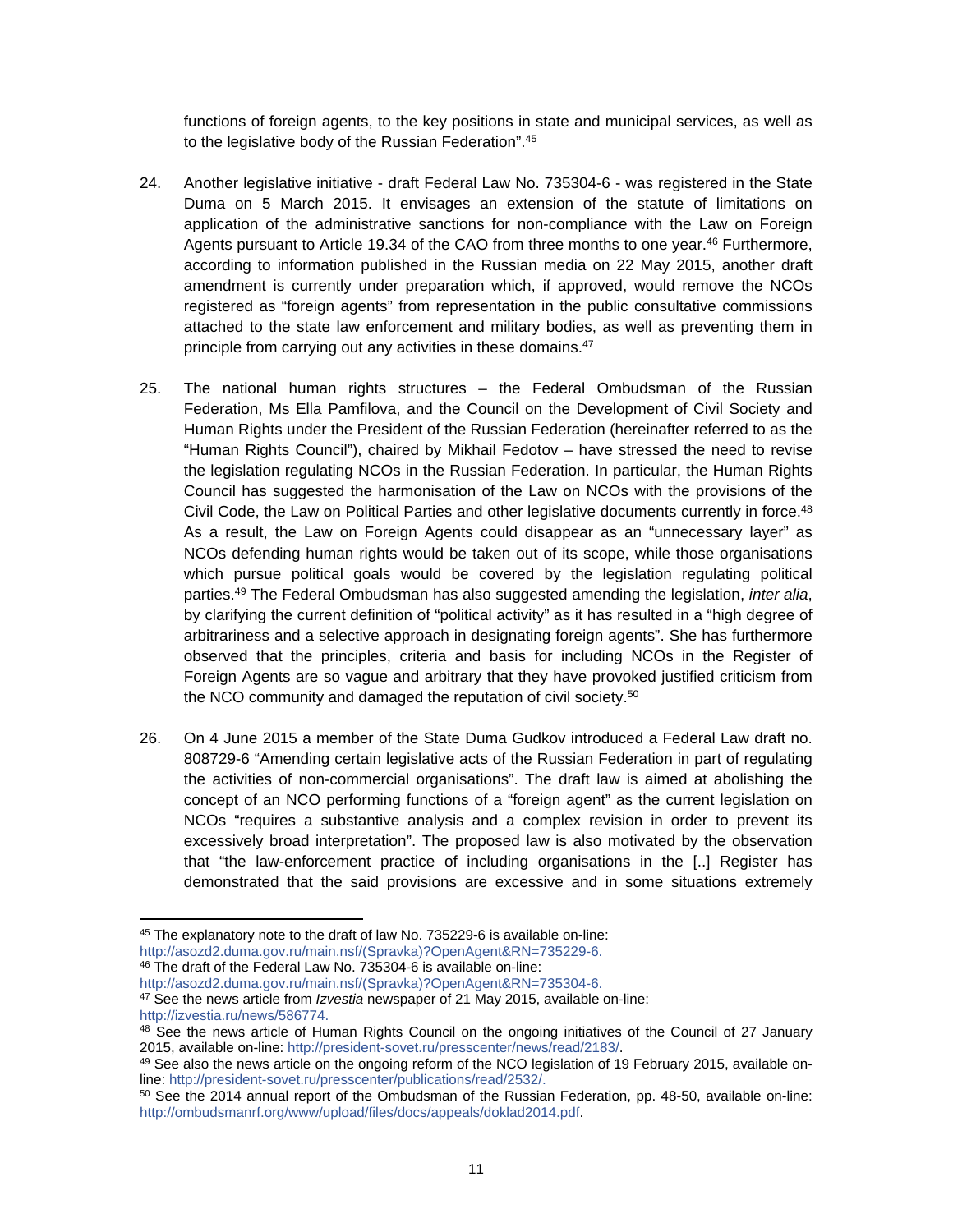ineffective [where] they are expected to ensure the substantive supervision over the activity of NCOs [receiving foreign funding]".<sup>51</sup>

## <span id="page-11-0"></span>**2.2. Relevant judgments of the Constitutional Court**

- 27. On 8 April 2014 the Constitutional Court of the Russian Federation delivered a judgment whereby it confirmed the overall compatibility of the Law on Foreign Agents with the Russian Constitution.<sup>52</sup> The Court interpreted the term "political activity" as an "activity which in its substance and aims is not limited to the needs of an organisation itself, but obviously concerns both public interests in general and the rights and freedoms of everyone." The Constitutional Court also provided a non-exhaustive list of forms of political actions, such as: public gatherings, demonstrations, marches, picketing, political agitation in the context of electoral processes and referenda, public speeches to state bodies, and the dissemination of opinions regarding decisions taken by the authorities.<sup>53</sup> The Constitutional Court established that the crucial factors which should be taken into account in qualifying an action as political were: 1) whether an action is aimed at influencing decision-making by state bodies or influencing state policy directly or by shaping public opinion; and 2) the public character of an action, i.e. whether it elicits a significant public response (*резонанс*) or attracts the attention of state bodies or civil society to the issue in question.<sup>54</sup> This would appear to be in contradiction with the case law of the European Court (cf. paragraph 9 above).
- 28. The Constitutional Court also found that the attribution of a "foreign agent" status to Russian NCOs was aimed at ensuring the transparency of NCO work and did not entail any interference in the substance of their activities. The Law on Foreign Agents established a voluntary regime for registration as a "foreign agent" and in no way prevented NCOs from seeking or receiving foreign funding, including for the carrying out of political activities. Moreover, NCOs had the right to judicial review in those matters and the burden of proof that an NCO had engaged in political activity or received foreign funding remained on the authorities.<sup>55</sup> According to the Constitutional Court, the "foreign agent" status did not signify a negative attitude of the authorities towards NCOs engaged in political activity and funded by foreign sources.<sup>56</sup>
- 29. As to a provision of the Code of Administrative Offences (Article 19.34, paragraph 1), pursuant to which an NCO performing the functions of a "foreign agent" without being registered is to be sanctioned with administrative fines, the Constitutional Court found that it was compatible with the Constitution. However, the minimum administrative sanctions under the CAO provision in question (100 000 roubles for individuals and 300 000 roubles

<sup>&</sup>lt;sup>51</sup> See the explanatory note together with the draft law available on-line:

[http://asozd2c.duma.gov.ru/addwork/scans.nsf/ID/013351F42EF57B7043257E5A004B0075/\\$FILE/808729-](http://asozd2c.duma.gov.ru/addwork/scans.nsf/ID/013351F42EF57B7043257E5A004B0075/$FILE/808729-6_04062015_808729-6.PDF?OpenElement) [6\\_04062015\\_808729-6.PDF?OpenElement](http://asozd2c.duma.gov.ru/addwork/scans.nsf/ID/013351F42EF57B7043257E5A004B0075/$FILE/808729-6_04062015_808729-6.PDF?OpenElement).

<sup>&</sup>lt;sup>52</sup> Judgment of the Constitutional Court of the Russian Federation No. 10-P of 8 April 2014.

<sup>53</sup> In his dissenting opinion Judge Yaroslavtsev provided a detailed analysis of why this interpretation of the notion of "political" activity may not be in compliance with the standards enshrined in the European Convention on Human Rights.

<sup>54</sup> See the judgment of the Constitutional Court of the Russian Federation No. 10-P of 8 April 2014, section 3.3.

<sup>55</sup> ibid, section 3.4.

<sup>56</sup> ibid, section 3.1.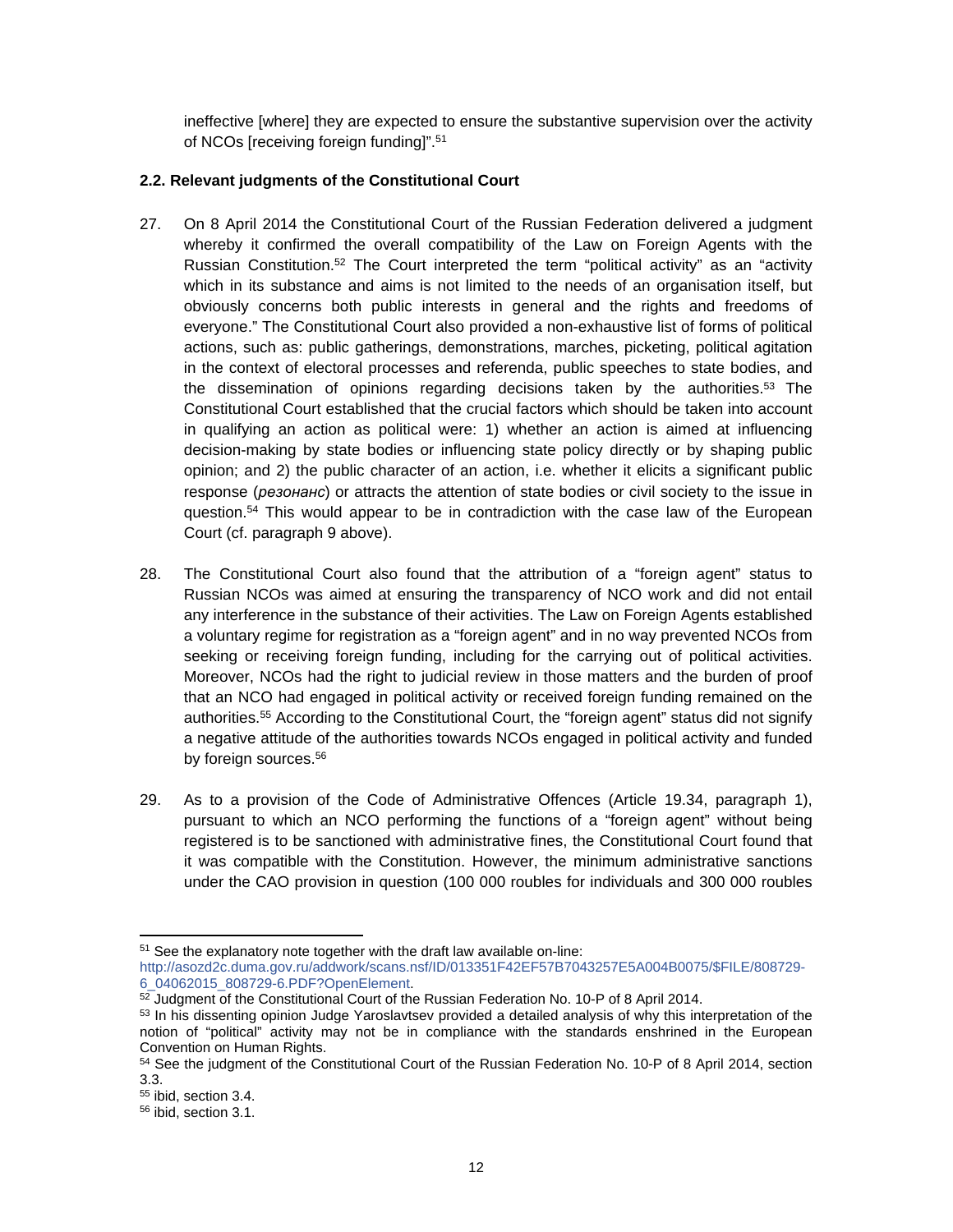for NCOs (approximately 1800 and 5500 euros respectively) were found to be excessively high and therefore unconstitutional.

30. In a judgment of 17 February 2015, the Constitutional Court also concluded that the Federal Law No. 2202-1 "On the Prosecutor's Office of the Russian Federation" of 17 January 1992 was compatible with the Constitution.<sup>57</sup> At the same time, it specified certain rules in order to avoid arbitrary use of powers in the context of inspections of NCOs by prosecutors. In particular, the Constitutional Court established that prosecutors: must give reasons to and notify an NCO about the carrying out of an inspection and, subsequently, of its results; should not request documents which are publicly available or already in the possession of other state bodies; cannot initiate repetitive inspections of an NCO on identical grounds. In addition, the Constitutional Court emphasised that prosecutors' decisions may be appealed in courts, and that the Law on the Prosecutor's Office should be amended to include a clear provision as to the time-limits of inspections. The Ministry of Justice and the Human Rights Council are currently in the process of drafting guidelines for carrying out inspections of NCOs in light of the Constitutional Court's judgment.

#### <span id="page-12-0"></span>**III. Implementation of the Law on Foreign Agents**

## <span id="page-12-1"></span>**3.1. Legal issues arising from the application of the Law on Foreign Agents**

31. Since its entry into force on 21 November 2012 the application of the Law on Foreign Agents reveals a number of shortcomings as regards the principles of legal certainty and the prohibition of arbitrariness, which, together with the principles of proportionality and of the right to a fair trial, are core values of a democratic society. Some of the recently adopted amendments also raise issues in terms of the prohibition of discrimination.

## *The Principle of Legal Certainty*

32. Articles 10 and 11 of the European Convention on Human Rights each contain - in their second paragraphs, which cover possible interferences into those rights - the standard "prescribed by law". The European Court of Human Rights has established that the "prescribed by law" standard means that the interference in freedom of expression and of association should not only have some basis in domestic law, but that the law in question must be of a certain *quality.*<sup>58</sup> The European Court further established that the law should be formulated with sufficient precision to enable the persons concerned to foresee the consequences which a given action may entail.<sup>59</sup> Furthermore, it must afford a measure of legal protection against arbitrary interferences by public authorities with the rights guaranteed by the Convention.<sup>60</sup>

#### **3.1.1. Retrospective application of the law and related issues**

33. Retroactivity goes against the principle of legal certainty: in criminal law, since legal subjects have to know the consequences of their behaviour, but also in civil and administrative law to the extent that it negatively affects fundamental rights and legal

<sup>57</sup> Judgment of the Constitutional Court of the Russian Federation No. 2-P of 17 February 2015.

<sup>58</sup> See *Maestri v. Italy*, no. 39748/98, Grand Chamber judgment of 17 February 2004, § 30.

<sup>59</sup> See *Sunday Times v. the United Kingdom* (no. 1), no. [6538/74](http://hudoc.echr.coe.int/sites/eng/Pages/search.aspx#{"appno":["6538/74"]}), judgment of 26 April 1979, § 49.

<sup>60</sup> See *Hasan and Chaush v. Bulgaria*, no. [30985/96](http://hudoc.echr.coe.int/sites/eng/Pages/search.aspx#{"appno":["30985/96"]}), Grand Chamber judgment of 26 October 2000, § 84.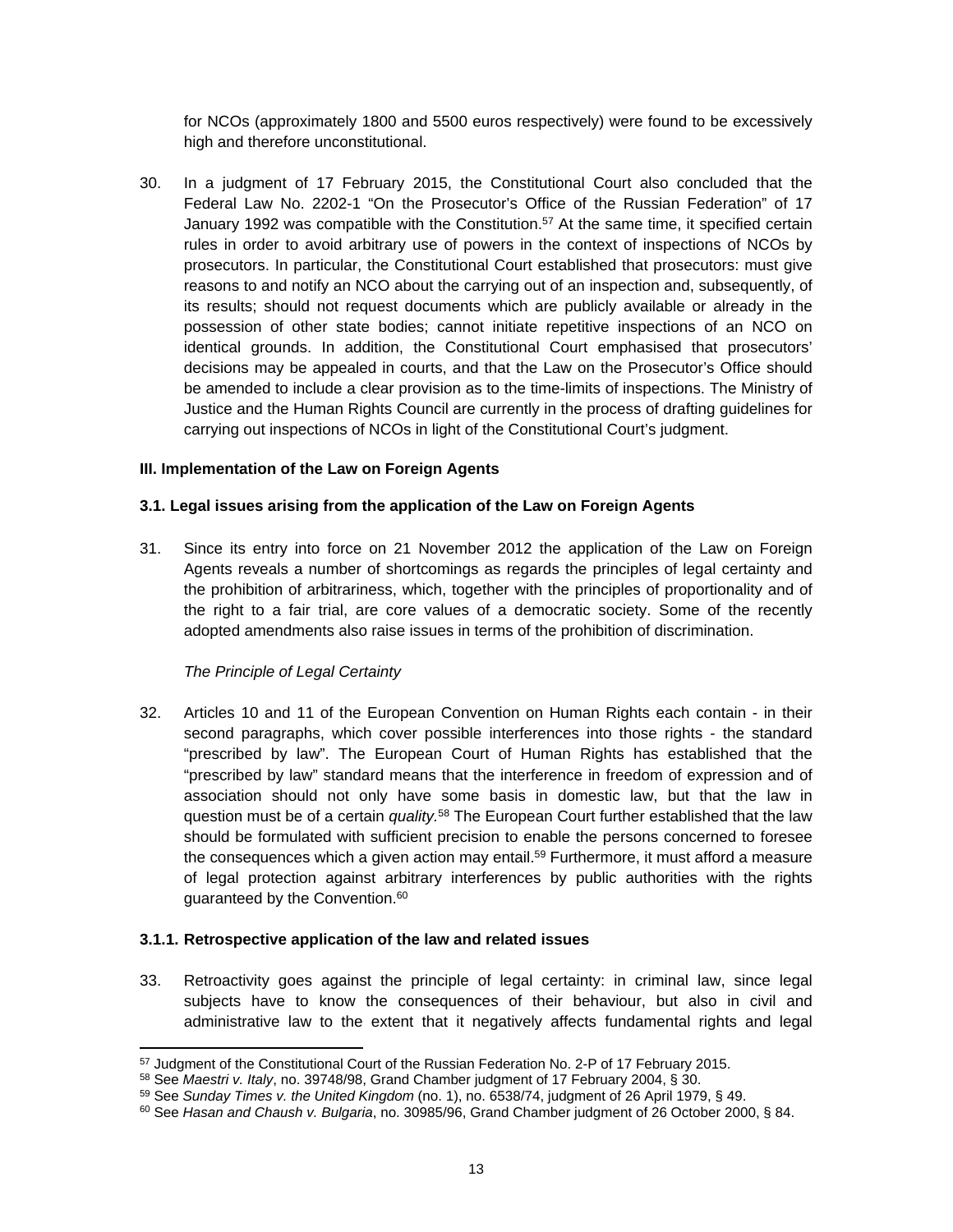interests.<sup>61</sup> The implementation of the Law on Foreign Agents presents a number of examples where the law was applied retrospectively. For instance, in many cases the presence of "political" activity was established on the basis of activities conducted before the entry into force of the law (21 November 2012). As an illustration, the Public Verdict Foundation was found to perform political activities because of, *inter alia*, legal assistance provided to participants in public protests at Bolotnaya square in Moscow in May 2012.<sup>62</sup> Furthermore, the mere publication on-line of reports and other information materials related to the events organised in the past was qualified as "political" in dozens of cases. For example, the on-line publication of the 2012 annual activity report which was previously submitted to the Ministry of Justice by the Union Women of Don was found to be "political", even if the activities described in it took place before the entry into force of the Law on Foreign Agents (i.e. the round tables were held on 6-8 September 2012).<sup>63</sup>

- 34. The information which may serve as a basis for the Ministry of Justice to register an NCO as a "foreign agent" may no longer be of relevance by the time of its inclusion in the Register. For example, the Human Rights Centre Memorial (hereinafter referred to as HRC Memorial) was included in the Register of Foreign Agents in June 2014 on the basis of a prosecutor's Notice delivered on 29 April 2013. The prosecutor's Notice, in turn, refers to events which occurred *inter alia*, in May 2012,<sup>64</sup> i.e. even before the Law on Foreign Agents entered in force. In the case of the Volgograd Youth Centre for Consulting and Training, the organisation reportedly did not receive foreign funding for more than a year prior to the inspection conducted by the Ministry of Justice. Nevertheless, it was still included in the Register of Foreign Agents. The Centre, together with several other NCOs, has requested withdrawal from the Register on the basis of an absence of foreign funding for more than a year.
- 35. In a case involving Regional *Golos*, both the Moscow Prosecutor's Office and judicial authorities have stated that the obligation to comply with the Law on Foreign Agents was triggered not only when an NCO had actually engaged in "political activity" but also when the group decided to organise the events which constituted "political activity". The fact that Regional *Golos* subsequently cancelled the planned events was not taken into account by the authorities.<sup>65</sup> In other words, it appears that the Law on Foreign Agents was applied against the group for the mere intention to conduct certain activities, irrespectively of whether it actually fulfilled its intention.

#### **3.1.2 Inclusion and withdrawal from the Register of Foreign Agents**

36. As mentioned above, in June 2014 amendments to the Law on NCOs empowered the Ministry of Justice to include an NCO in the Register of Foreign Agents without its consent provided that the Ministry "uncovers signs that the NCO is performing functions of a foreign agent" (see paragraph 13 above). The amendments to the law, however, do not establish a procedure of how the Ministry would identify such NCOs, and do not specify whether the

 $61$  See, the Venice Commission Report on the Rule of Law of 4 April 2011, CDL-AD(2011)003, para. 46.

 $62$  See the Notice delivered to Public Verdict by the Moscow prosecutor's office on 8 May 2013, p. 3.

 $63$  See the civil lawsuit of the Novocherkassk town prosecutor's office against Union Women of Don of 3 September 2013, p. 4.

 $64$  See the Notice delivered to HRC Memorial by the Moscow prosecutor's office on 29 April 2013, p. 3.

<sup>65</sup> See the decision of Zamoskvoretskiy district court of Moscow of 10 July 2013, p. 4 in a case of Regional *Golos*.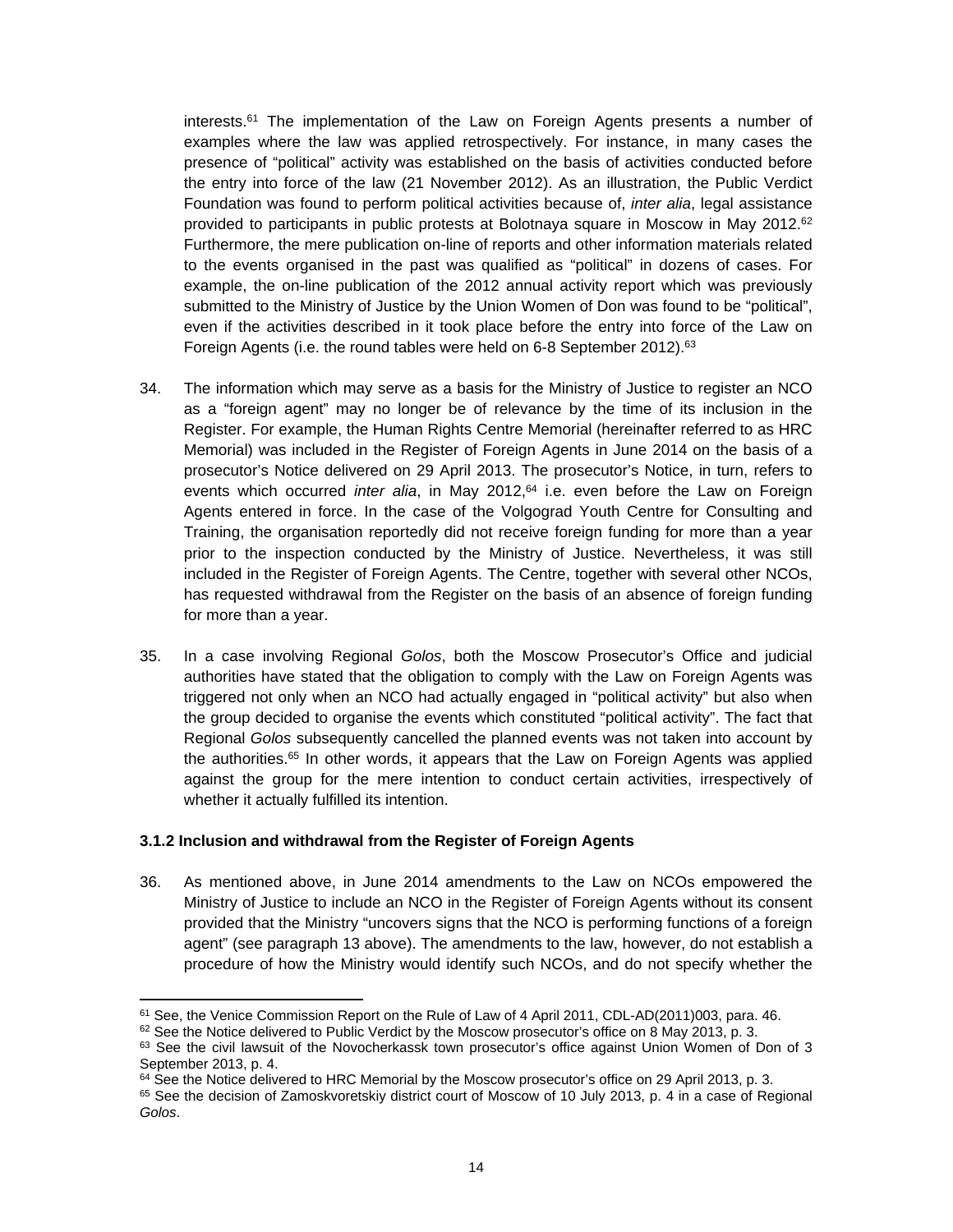Ministry is the only state body entitled to assess whether "political activity" has taken place. Moreover, the amendments do not specify whether an inspection is necessary for this purpose or whether there are other possibilities, apart from inspections, to assess the activity of an NCO. Furthermore, the law is silent as to whether the Ministry must notify an NCO that it will be registered as a "foreign agent" and whether such an NCO could challenge this decision and thus prevent its inclusion in the Register of Foreign Agents.

- 37. In practice, different modalities were employed in relation to inclusion in the Register of Foreign Agents. Below are some examples:
	- In February 2014 HRC Memorial was inspected by the Ministry of Justice which did not find any "political" activity in its operations. However, several months later the Ministry nonetheless registered HRC Memorial as a "foreign agent" on the basis of a Notice issued by the prosecutor's office in April 2013.<sup>66</sup> No binding judicial decision preceded HRC Memorial's inclusion in the Register;
	- The Kaliningrad environmental NCO "*Ecozashita*" was inspected by the Ministry of Justice in May 2014.<sup>67</sup> As a result, the Ministry initiated administrative proceedings against it and registered it as a "foreign agent" on 27 July 2014,<sup>68</sup> i.e. without awaiting the outcome of the appeal by the NCO which was pending in the courts;
	- The Krasnodar Regional Social Organisation of University Alumni was included in the Register of Foreign Agents without any previous inspection, but "in the context of state supervision (*государственный надзор*) of its activity by the Krasnodar Regional Department of the Ministry of Justice"<sup>69</sup> which reportedly implied, *inter alia*, the monitoring of the organisation's web-site by the Ministry on its own initiative.
- 38. The practice of implementing the Law on Foreign Agents is rich in examples where the Ministry of Justice includes an NCO in the Register of Foreign Agents before the NCO has exhausted the judicial review of the lawfulness of the decision related to the application of the said Law. As an illustration, HRC Memorial was in the appeal process related to the lawfulness of the prosecutorial Notice on the infringement of the Law on Foreign Agents when the Ministry of Justice registered it as a "foreign agent". A similar situation involved the Institute for the Development of Freedom of Information. Union Women of Don was appealing the decision of Novocherkassk town court obliging the Union to register as a "foreign agent" when the Ministry of Justice included it in the Register. The Kaliningrad environmental NCO "*Ecozashita*" was registered as a "foreign agent" before it had the possibility to contest the application of the Law in court in the administrative proceedings under Article 19.34 of the CAO initiated by the Ministry of Justice. The same happened to the "Public Commission for the Preservation of Academic Sakharov's Heritage" (hereinafter referred to as the Sakharov Centre), the All-Russia Movement "For Human Rights", the Samara Interregional Public Fund For Civil Society Development "*Golos-Povolzhye*" and others.

<sup>&</sup>lt;sup>66</sup> See the press release of the Ministry of Justice of 27 July 2014, available on-line: [http://minjust.ru/ru/press/news/minyustom-rossii-vneseny-dopolneniya-v-reestr-nekommercheskih](http://minjust.ru/ru/press/news/minyustom-rossii-vneseny-dopolneniya-v-reestr-nekommercheskih-organizaciy)[organizaciy](http://minjust.ru/ru/press/news/minyustom-rossii-vneseny-dopolneniya-v-reestr-nekommercheskih-organizaciy).

<sup>67</sup> See the Protocol of inspection of "*Ecozashita*" delivered by the Ministry of Justice on 9 June 2014.

<sup>68</sup> See the Register of Foreign Agents of the Ministry of Justice of the Russian Federation, available on-line: <http://unro.minjust.ru/NKOForeignAgent.aspx>.

<sup>69</sup> See the press release of the Ministry of Justice of 25 December 2014, available on-line: <http://minjust.ru/ru/print/116234>.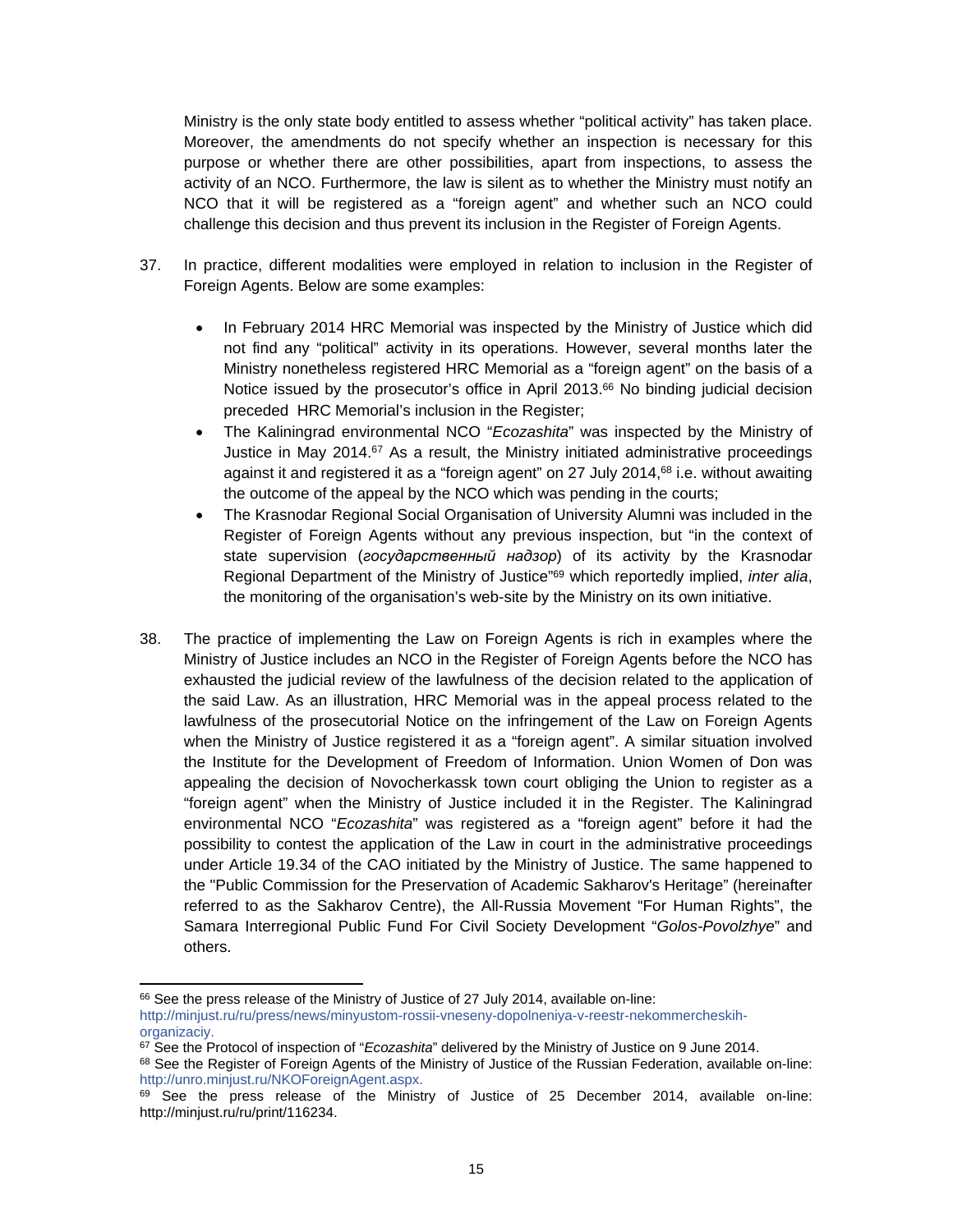- 39. Due to the fact that the 2014 amendments empowered the Ministry of Justice to identify and include NCOs in the Register, such decisions, if adopted, are subject to a separate judicial review. The application of the recently-acquired powers by the Ministry of Justice to register NCOs as "foreign agents" renders meaningless any ongoing judicial proceedings in which an NCO contests the application of the Law on Foreign Agents (for instance, any prosecutorial decision taken in this regard), since even if an NCO wins the case in the court, this will not result in the cancellation of its registration as a "foreign agent", because the decision taken by the Ministry must be challenged separately. The Commissioner notes that in order to be in compliance with the principles of the rule of law and fair trial, the introduction of new legal provisions and their implementation must not interfere with the ongoing judicial proceedings if it places a party in a disadvantageous position towards the state. This is of particular importance when the enforcement of new legislation determines the outcome of the judicial proceedings.
- 40. The law foresees a one-year waiting period after an NCO has ceased its involvement in activity deemed to be political and/or stopped receiving foreign funding and before it is entitled to request a removal from the Register of Foreign Agents. If an organisation is then re-registered as a "foreign agent", this period is extended to three years. At present, it remains unclear if the information about an NCO which was previously included in the Register would be conserved or cleared after the removal of the NCO from the Register. Recently liquidated NCOs and NCOs whose "foreign agent" status has been withdrawn are still mentioned in the Register of Foreign Agents to date.<sup>70</sup>
- 41. The adoption of the amendments to the Law on Foreign Agents which specified a procedure for removal of the organisations from the Register is regarded as a positive step. However, the amendments did not address a number of broader issues related to the application of the Law on Foreign Agents.

## **3.1.3 Coexistence of mutually exclusive requirements**

42. Article 19.34 of the CAO which determines applicable sanctions for a failure to register as a "foreign agent" (together with the criminal provisions under Article 330.1 of the Criminal Code as analysed below) had not been repealed at the moment when the amendments empowering the Ministry of Justice to register NCOs as "foreign agents" were introduced. Accordingly, the current legislation envisages mutually exclusive obligations: on the one hand, NCOs are under an obligation to register as "foreign agents" if they perform such a function; on the other hand, the Ministry of Justice has the power to identify and register such NCOs. This inconsistency has resulted in a simultaneous application of the Law on Foreign Agents, with an NCO being included in the Register of Foreign Agents in a compulsory way and at the same time sanctioned for the alleged failure to apply for such registration pursuant to Article 19.34 of the CAO (see paragraphs 37-38 above). The imposition of administrative sanctions in this context appears to be difficult to justify. These conflicting requirements further hinder the foreseeability of the application of the law and create yet more uncertainty as to the legal consequences of NCOs' actions.

<sup>70</sup> See the Register of Foreign Agents of the Ministry of Justice of the Russian Federation, available on-line: <http://unro.minjust.ru/NKOForeignAgent.aspx>.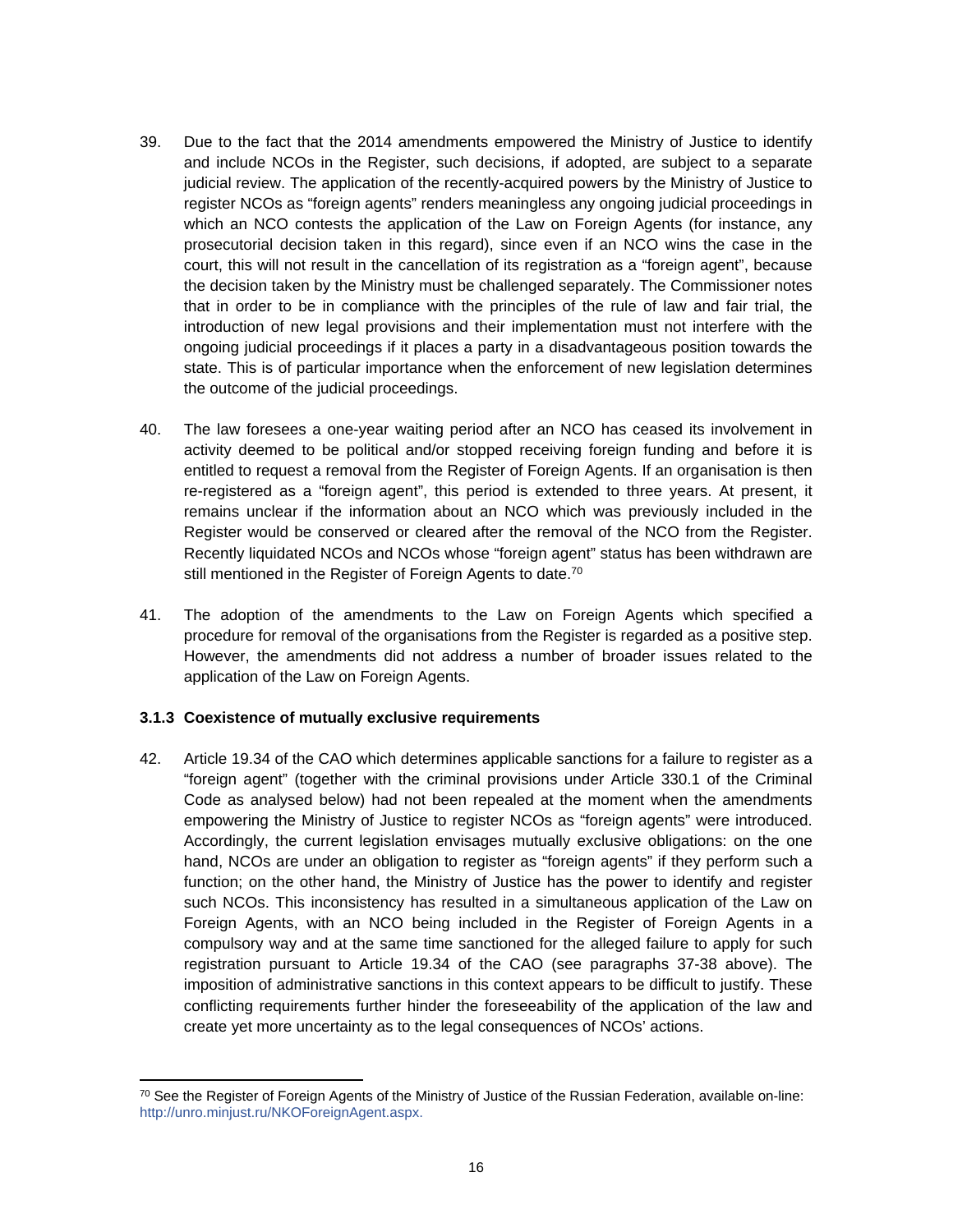#### *Prohibition of arbitrariness*

- 43. Although the Law on Foreign Agents explicitly refers to the Ministry of Justice as the body responsible for its application, since its entry into force the prosecutorial authorities have played a prominent role in its application, with reference to the general duty of prosecutors to supervise respect for the law by  $NCOs$ .<sup>71</sup> In 2013 the Commissioner already pointed out that the legislative provisions did not clearly delimit the roles and duties between the two institutions with regard to oversight of NCO activities, but apparently allowed them to overlap, and that this has certainly contributed to the overall confusion with regard to the implementation of the Law on Foreign Agents.<sup>72</sup>
- 44. Not only do the Ministry of Justice and the Prosecutor's offices apply the Law on Foreign Agents in parallel, at times there is also a clear lack of co-operation and coordination between them, which further contributes to the overall confusion around the implementation of the Law and hinders its foreseeability (see examples in paragraphs 37- 38 above). In a few cases the respective authorities disagreed as to what constituted "political activity", as was the case in civil proceedings initiated by the Murmansk Prosecutor's office against the Humanistic Youth Movement, where the Ministry of Justice was of the opinion that the activities of this NCO should not be qualified as "political," contrary to the position expressed by the Prosecutor's Office. The court, however, supported the position of the prosecution.
- 45. Another alarming trend is the use of the newly granted powers to carry out unplanned inspections of NCOs on the basis of information provided to the Ministry of Justice by various actors, including individuals (see paragraph 13 above). Thus, in many cases the Ministry of Justice initiated an unplanned inspection of an NCO - with a view to verifying if it was performing the functions of a "foreign agent" - on the basis of unspecified individual complaints. In several cases, neither the substance of such complaints nor the identity of the individual who filed the complaint was communicated to the NCO concerned. The Nizhniy Novgorod-based Committee Against Torture and Environmental Centre "*Dront*", the Voronezh Regional Fund "Centre for Defence of Mass Media Rights", the Moscow Foundation for Support of Investigative Journalism "Foundation 19/29" and the Sakharov Centre are recent examples of such practice. The law does not establish any limits on how often a given NCO can be inspected by the Ministry of Justice on the above-mentioned grounds, which can result in the abusive application of such powers.
- 46. The information received by the Commissioner thus far suggests that the implementation of the Law on Foreign Agents remains at the discretion of the respective authorities to a significant extent. The absence of clear and transparent rules governing the sequence in application of the law and the lack of a clear division of responsibilities and/or coordination between respective state bodies has resulted in unpredictable and difficult to foresee application of the law. Russian NCOs have not been provided with any clear guidance as to what activities among those which they are carrying out could potentially be qualified as "political" and/or what sanctions will apply for any given alleged infringement of the law. This runs contrary to the requirement of legal certainty (see paragraph 32 above).

 $71$  For the Commissioner's position on the supervisory review powers of the prosecutors, see paragraphs  $74$ -76 of the Commissioner's Report on his visit to the Russian Federation, [CommDH\(2013\)21.](http://www.coe.int/en/web/commissioner/-/russia-must-strengthen-the-independence-and-the-impartiality-of-the-judiciary?inheritRedirect=true&redirect=%2Fen%2Fweb%2Fcommissioner%2Fcountry-report%2Frussian-federation)

<sup>72</sup> See paragraph 65 of the Commissioner's Opinion of 15 July 2013, CommDH(2013)15.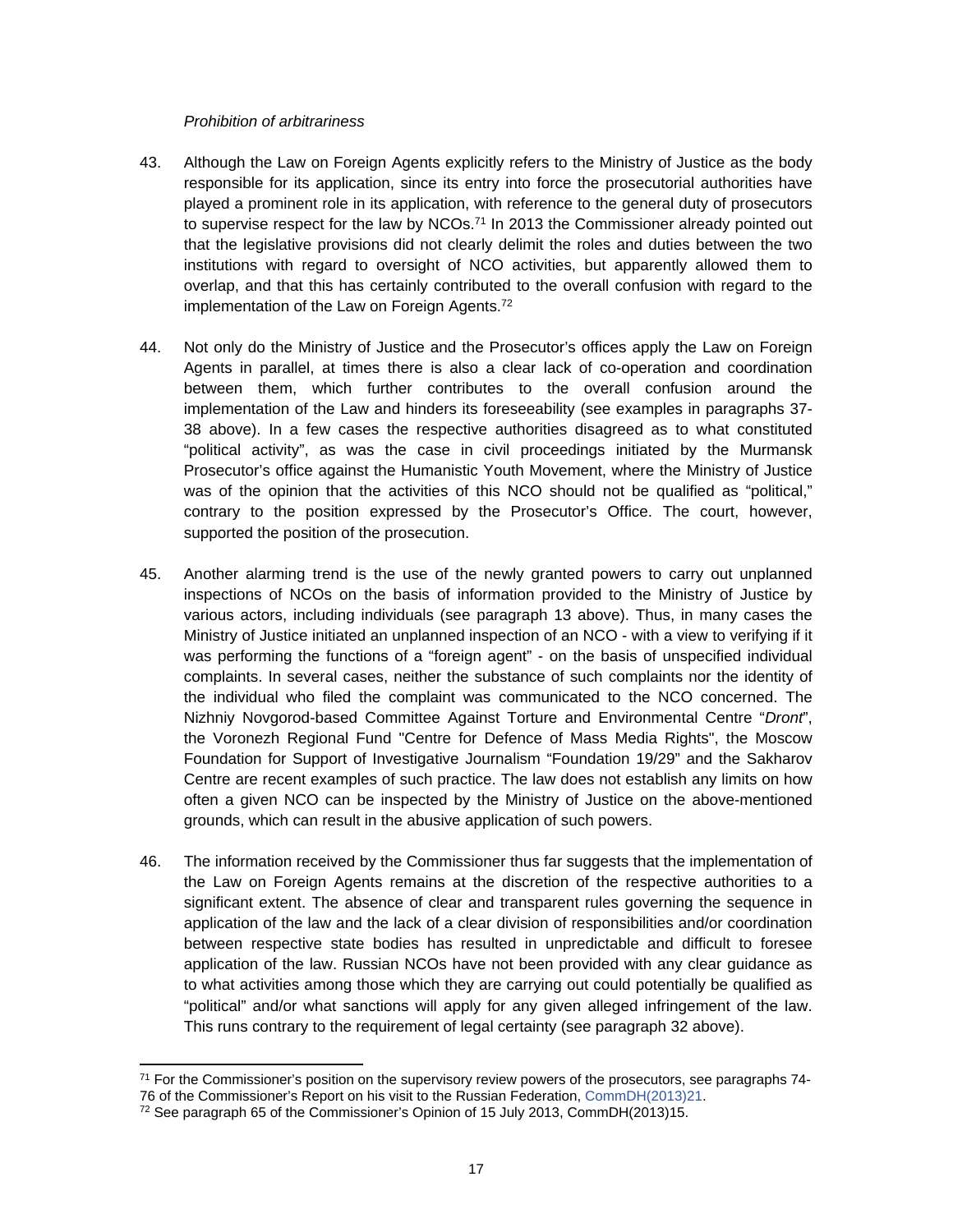#### *The Principle of Proportionality*

47. The European Court has reiterated on many occasions that exceptions to the rights of freedom of association and expression must be construed strictly and that only convincing and compelling reasons can justify restrictions. Any interference must correspond to a "pressing social need".<sup>73</sup> In determining whether a necessity within the meaning of Article 11 § 2 (or 10 § 2) exists, states have only a limited margin of appreciation, which goes hand in hand with rigorous European supervision encompassing both the law and the decisions applying it. From the Commissioner's perspective, it is difficult to discern how the application of the Law on Foreign Agents has corresponded to a "pressing social need". The provisions of the law already raise concerns about their proportionality while the measures used to apply the law have resulted in severe consequences for the NCOs affected.

## **3.1.4 Criminal prosecution**

48. The current legislation relating to "NCOs performing the functions of a foreign agent" is open to the possibility of misuse as a repressive tool against human rights defenders. Criminal provisions remain in force (Article 330.1 of the Criminal Code) allowing for the deprivation of liberty of NCO managers for up to two years for "malevolent" non-compliance with the Law. So far the criminal sanctions have not been invoked, however their presence in the law certainly has a "chilling effect" on the work of civil society institutions and plays an important role in triggering self-censorship (see paragraphs 65-67 below).

## **3.1.5 Administrative sanctions**

- 49. The fines for not applying voluntarily for registration as a "foreign agent" and/or not designating information materials and publications - as prescribed by the law – gives rise to concerns from the point of view of proportionality. The fines, which range from 100 000 to 300 000 roubles for NCO managers and from 300 000 to 500 000 roubles for NCOs (approximately from 1800 to 5400 Euros and from 5400 to 9000 euros respectively), represent major additional costs for any NCO which, by its very nature, is not engaged in any profit-making activity. Such amounts represent a significant portion of the annual budget of a significant number of small NCOs.
- 50. As mentioned earlier (see paragraph 29 above), the Constitutional Court found in its judgment of 8 April 2014 that the minimum fine amounts were at odds with the principle of proportionality and were in breach of the constitutional provisions as they did not allow for the assessment of individual circumstances specific to a particular case. It concluded that the amount of administrative fines must correspond to the character and seriousness of offence and have a reasonable deterrent effect.<sup>74</sup>
- 51. However, even after the Constitutional Court delivered the above-mentioned judgment, domestic courts have continued to impose heavy fines for NCOs, with a few exceptions

<sup>73</sup> See *Gorzelik and Others v. Poland*, no. 44158/98, Grand Chamber judgment of 17 February 2004, § 95; see also paragraph 22 above.

<sup>74</sup> See the judgment of the Constitutional Court of the Russian Federation no. 10-P of 8 April 2014, paragraph 2 of section 4.2.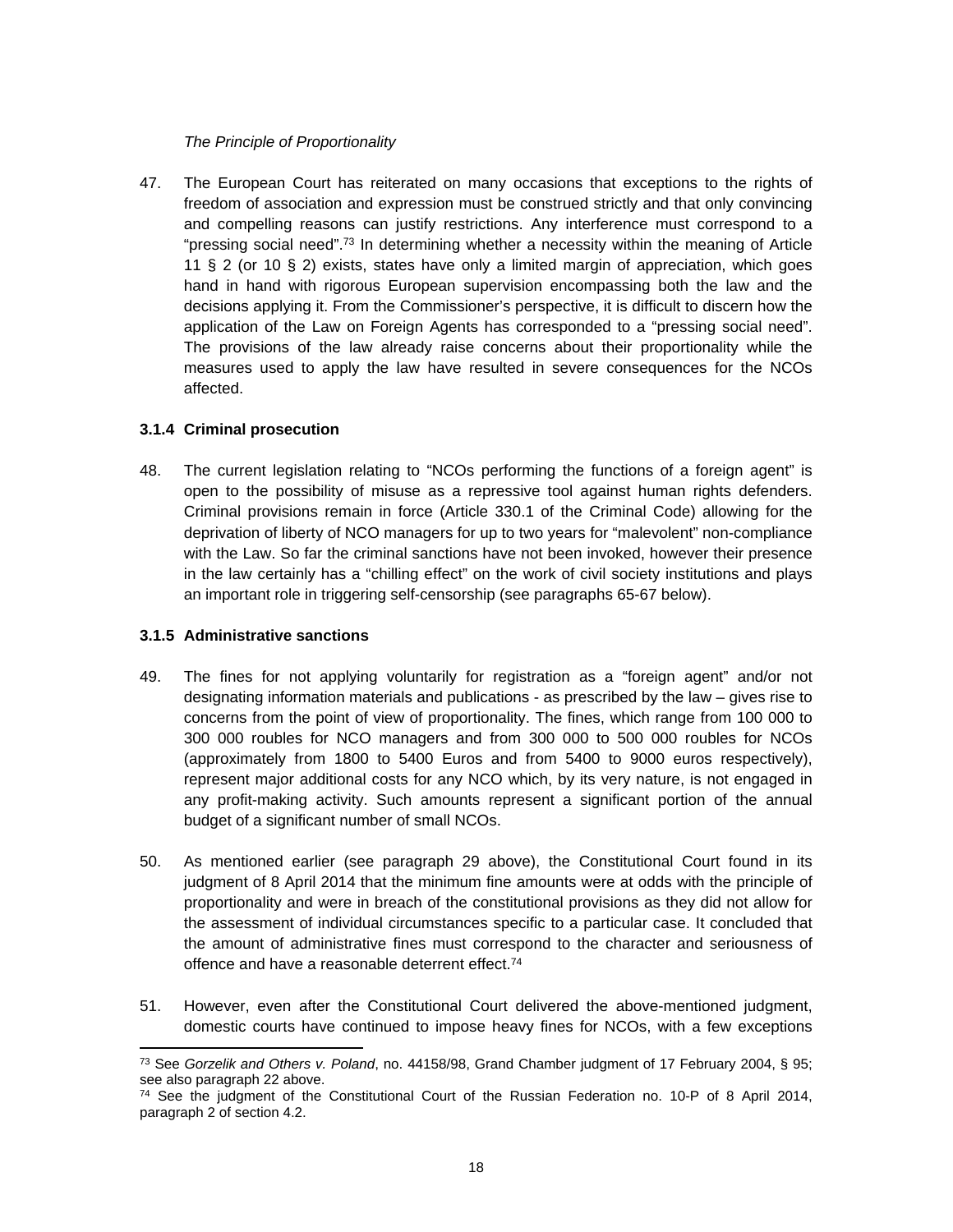where the amount was reduced.<sup>75</sup> In many cases, NCOs have had no other choice but to initiate a liquidation procedure after receiving heavy fines (see paragraph 66 below). Others have stated that this will be the only option for them if they lose the judicial proceedings in the final instance, since they cannot afford payment of the fines and/or do not agree to operate under the "foreign agent" label. This practice is contrary to the requirement of proportionality under Articles 10 and 11 of the European Convention.

52. Furthermore, the Law envisages the possibility of applying a less intrusive tool to ensure compliance with its provisions, such as a warning. The Ministry of Justice can issue warnings in cases of minor infringements of the Law, while at the same time granting a one-month period for the rectification of the revealed shortcomings.<sup>76</sup> In the case of the Voronezh Regional Fund "Centre for Defence of Mass Media Rights", the justice of the peace stated that the said "norm is of a discretionary character and grants the supervisory body the right to deliver the relevant warning. At the same time while there are alternative sanctions for the same offence the choice of a concrete sanction belongs to the supervisory body which chooses the means of reaction according to the circumstances of the committed offence".<sup>77</sup> It remains unclear what criteria are used by the Ministry of Justice when assessing the necessity of the application of administrative sanctions under Article 19.34 of the CAO as opposed to the other, less intrusive measures, in particular from the point of view of the existence of the "pressing social need" as required by the case-law of the European Court (see paragraphs 22 and 47 above).

#### *Respect for Procedural Rights in Courts*

53. In his Opinion of 15 July 2013, the Commissioner emphasised in particular the important role to be played by the domestic courts in the process of the application of the Law on Foreign Agents by providing relevant and sufficient reasons for their decisions. Most notably, he warned against the tendency to overwhelmingly rely on the findings provided by officials (either the Ministry of Justice or the prosecutorial authorities) and accept them at face value, but highlighted the need to verify whether any such allegations are wellgrounded and justified.<sup>78</sup> The subsequent judicial practice of the application of the Law on Foreign Agents during 2013-2015 in cases which were brought to the attention of the Commissioner may be characterised by the overall reluctance of Russian courts to thoroughly assess the factual circumstances of cases, to deal with the arguments brought by NCOs before domestic courts and to deliver properly reasoned decisions.

 $75$  The amount of fines pursuant to Article 19.34 of the CAO was apparently lowered in the cases of Citizen Watch (fined in March 2015), Ekaterinburg Educational Centre Memorial, Bellona-Murmansk, Samara Educational Centre for Environment and Security (all three NCOs were fined in April 2015), Interregional charity organisation "Siberian Environmental Centre" of Novosibirsk (fined in May 2015), St. Petersburg Centre for Development of NCOs and Kaliningrad public organisation "Women's League" (both fined in June 2015).

<sup>76</sup> See, in particular, para. 5-5 of Article 32 of the Law on NCOs.

<sup>&</sup>lt;sup>77</sup> See the decision of justice of the peace of the circuit no. 1 of the Central judicial district of the Voronezh region delivered against the Voronezh Centre for the Defence of Mass Media Rights on 15 April 2015, p. 18. <sup>78</sup> See para. 70 of the Commissioner's Opinion of 15 July 2013, CommDH(2013)15.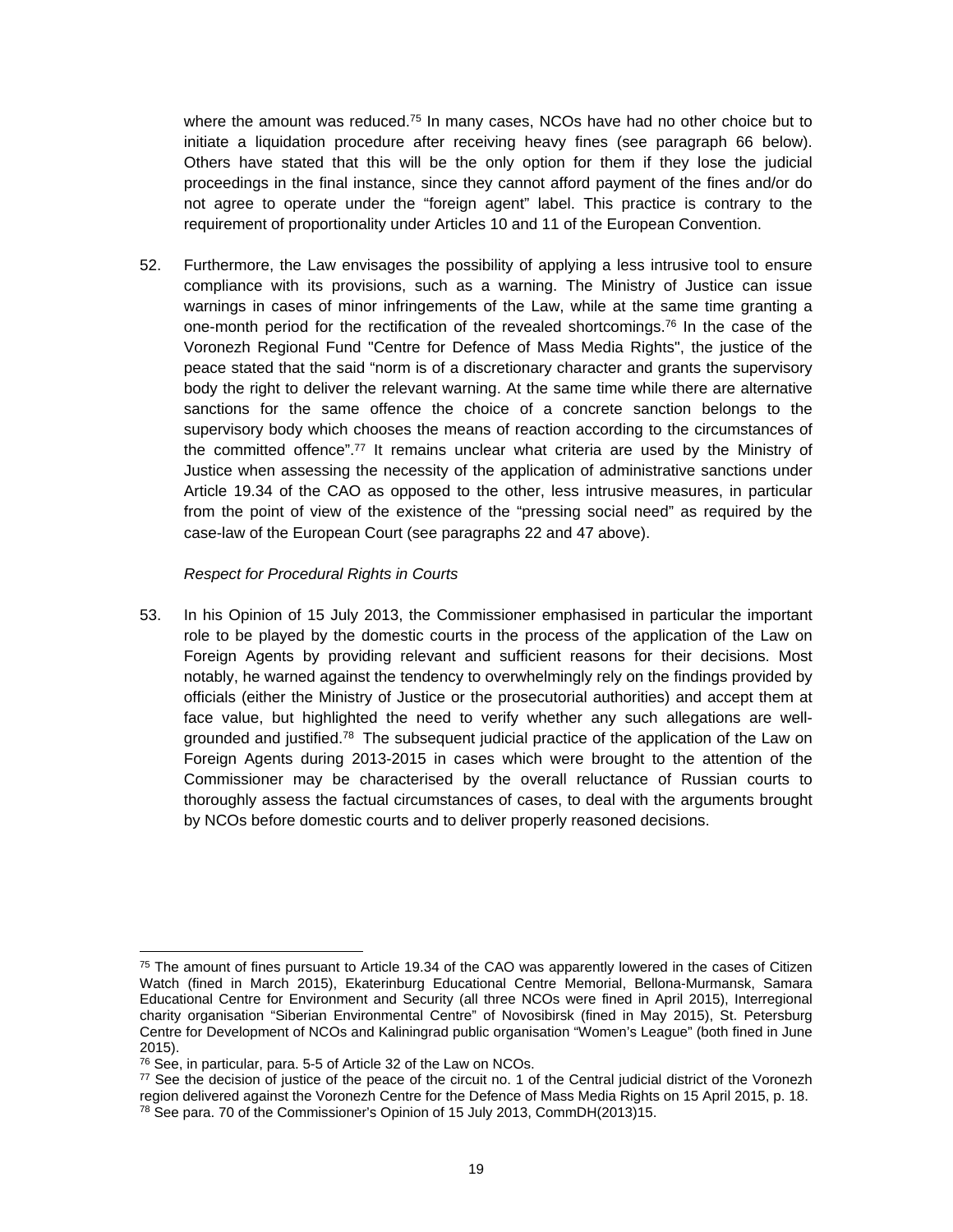#### **3.1.6 Requirement to deliver a reasoned judgment**

- 54. The procedural guarantees enshrined in Article 6 of the European Convention in its civil limb are fully applicable to cases of the application of the Law on Foreign Agents.<sup>79</sup> Article 6§1 of the Convention requires domestic courts to conduct a proper examination of the submissions, arguments and evidence adduced by the parties, $80$  as well as to give reasons for their decisions and an explicit response where an applicant clearly and precisely raises an argument which could have been decisive for the outcome of the proceedings.<sup>81</sup> In the case of *Kuznetsov and others v. Russia* – concerning interference with freedom of association – the European Court found a violation of Article 6 of the Convention as the judgments of the domestic courts did not address the applicants' submission and remained silent on crucial points which permitted domestic courts to avoid the applicants' main complaint.<sup>82</sup>
- 55. When it comes to the application of the Law on Foreign Agents by the courts, the main issue of concern is that the courts do not undertake a consistent and thorough analysis and provide detailed reasoning as to why one activity or another should be considered as "political", thus providing no guidance to other NCOs performing similar activities. As an illustration of these issues, at the hearing in the first instance court of the case of the Nizhniy Novrogod Committee Against Torture, the line chosen by the defence, in order to avoid the activity being qualified as "political", was to argue that the organisation is in no way involved in changing state policy. On the contrary, it was argued that the main goal of the organisation was to ensure that the official state policy aimed at preventing and combating torture and ill-treatment in the Russian Federation was effectively implemented in practice. By carrying out a range of different activities, the organisation was in no way trying to challenge the existing policy, but to assist state institutions in rooting out this worrisome practice. The court, however, did not properly address this argument in its decision, and simply stated that the organisation's activities were of a "political" nature.
- 56. In some cases, the prosecutors, instead of referring to certain activities of an affected NCO and qualifying them as "political", explicitly stated that the activity of such an NCO "in its entirety" was qualified as "political". This line of argument was first invoked by the prosecutors in a civil lawsuit against Anti-Discrimination Centre Memorial in St. Petersburg and subsequently reiterated by the prosecution in cases against Union Women of Don in Novocherkassk (Rostov region), HRC Memorial, Public Verdict and several other cases. Such a wide-ranging interpretation of the law leaves almost no scope for an NCO to defend its position vis-à-vis the prosecutorial submission.
- 57. The Commissioner would like to highlight that since its entry into force the implementation of the Law on Foreign Agents has revealed a fundamental uncertainty surrounding the term

 $79$  The European Court has pointed out that Article 6 applies in decisive cases where there is a genuine and serious dispute over a civil right, its scope and the manner of its exercise and when it is recognised under domestic law (see *Frydlender v. France*, no. 30979/96, Grand Chamber judgment of 27 June 2000, §27). The Court has also acknowledged the applicability of fair trial guarantees to civil society organisations seeking to protect their rights as legal entities (see *Collectif Stop Melox et Mox v. France*, no. 75218/01, judgment of 12 June 2007).

<sup>80</sup> See *Van Kuck v. Germany*, no. 35968/97, judgment of 12 June 2003, §47-48.

<sup>81</sup> See *Krasulya v. Russia*, no. 12365/03, judgment of 22 February 2007, §52.

<sup>82</sup> See *Kuznetsov and others v. Russia*, no. 184/02, judgment of 11 January 2007, § 84.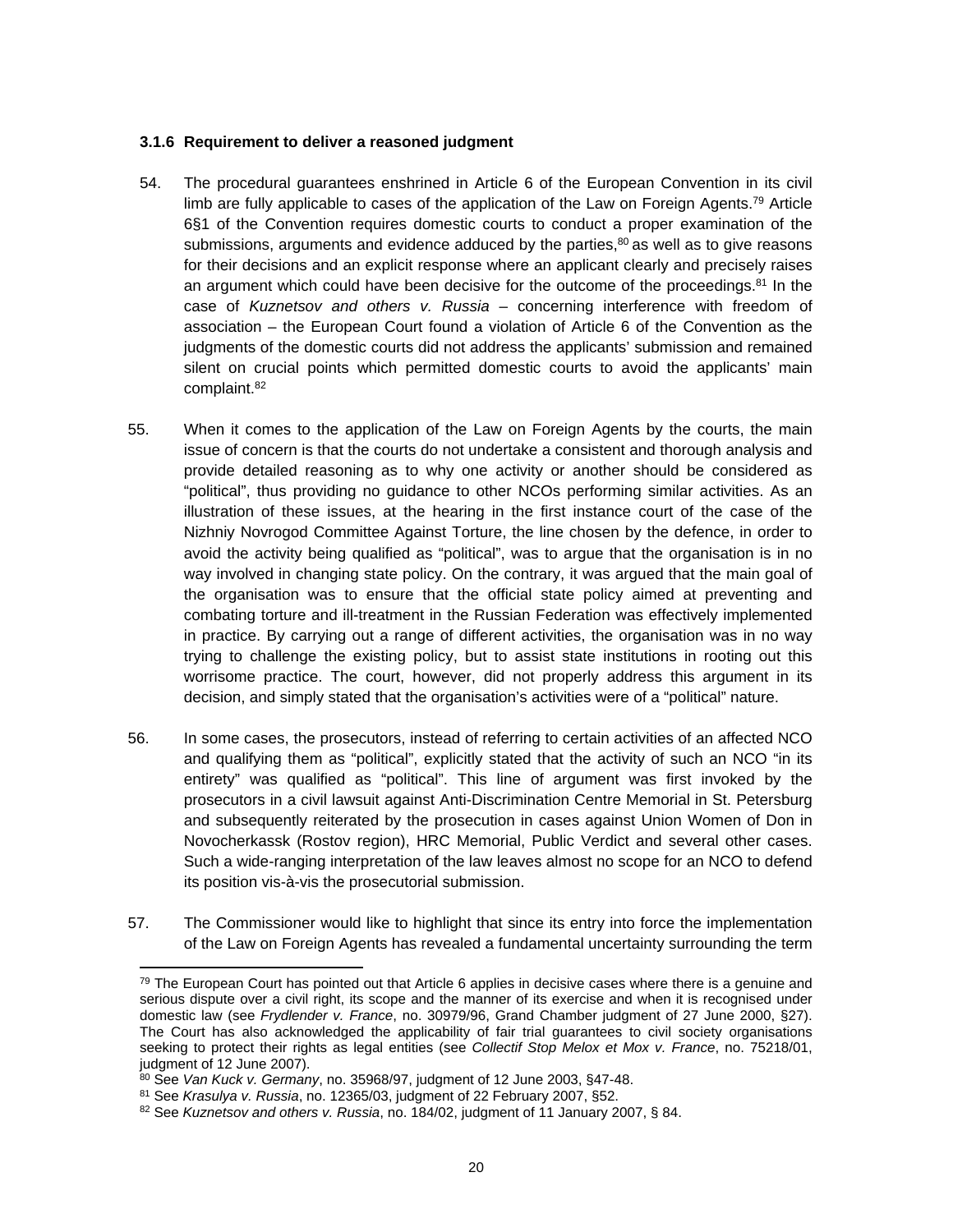"political" as interpreted by the executive (Ministry of Justice), prosecutorial authorities and domestic courts. Because this term is inherently vague and could be subject to largely diverse interpretations, $83$  the courts could label any activity which is in some way related to the normal functioning of a democratic society as "political" and accordingly not only classify NCOs as "foreign agents", but also apply disproportionate administrative and even criminal sanctions to them. In her assessment of the application of the Law on Foreign Agents, the Federal Ombudsman of the Russian Federation concluded that "almost any activity of an NCO may be, and is indeed declared as 'political'".<sup>84</sup> The Commissioner points out that the classification based on this criterion is liable to produce incoherent results and engender considerable uncertainty among the NCOs concerned.

#### **3.1.7 Practical impact of the Constitutional Court's decision**

58. In certain cases which were brought to the Commissioner's attention, domestic courts appear not to be following the conclusions made by the Constitutional Court in its judgment of 8 April 2014. The Constitutional Court clearly stated that the activity of an individual who was a member of an NCO should not be confused with the activity of the organisation as a whole and would therefore not engage an NCO in a political activity.<sup>85</sup> In a great number of cases domestic courts have established the political activity of NCOs due to, *inter alia*, the involvement in certain activities of their leaders, employees and/or members, including those acting in their personal capacity or in another capacity unrelated to their links with the NCOs. For example, one of the aspects of "political" activity invoked in the case against Women of Don NCO was the visit of its chairperson to the correctional facilities in her capacity as a member of the public supervisory commission over the situation in correctional establishments. $86$  In other cases the courts have also made a questionable link between the alleged "political" activity of a given NCO and certain activities performed by their leaders, which according to them, were carried out in their personal capacity. Most notably, this refers to the case of the Executive Director of the Voronezh Regional Fund "Centre for Defence of Mass Media Rights" and her publications, interviews and related activities; the Association Agora and its chairperson who is also a member of the Human Rights Council; and the Nizhniy Novgorod Committee Against Torture and its chairperson who is a representative in the Commission for the Reform of the Penitentiary System in Russia.

#### **3.1.8 Lack of assessment of European Convention requirements**

59. In their respective judgments in the cases involving the application of the Law on Foreign Agents, the domestic courts have clearly refrained from any assessment of the law as such and its compliance with the principles and standards enshrined in the European Convention, implying that this would exceed their jurisdiction. Several judicial decisions

<sup>83</sup> See *Zhechev v. Bulgaria*, no. 57045/00, judgment of 21 June 2007, § 55, 21 June 2007.

<sup>84</sup> See, in particular, the 2014 annual report of the Ombudsman of the Russian Federation, p. 50, available on-line: [http://ombudsmanrf.org/www/upload/files/docs/appeals/doklad2014.pdf.](http://ombudsmanrf.org/www/upload/files/docs/appeals/doklad2014.pdf)

<sup>&</sup>lt;sup>85</sup> See the judgment of the Constitutional Court of the Russian Federation No. 10-P of 8 April 2014, section 3.1, p. 24.

<sup>86</sup> See Article 15.1-1 of the Federal Law No. 76-FZ on "Public Supervision of Respect for Human Rights in Places of Detention and on Assistance to Persons Remained in Places of Detention" of 10 June 2008, available on-line: <http://www.rg.ru/2008/06/18/prava-cheloveka-dok.html>.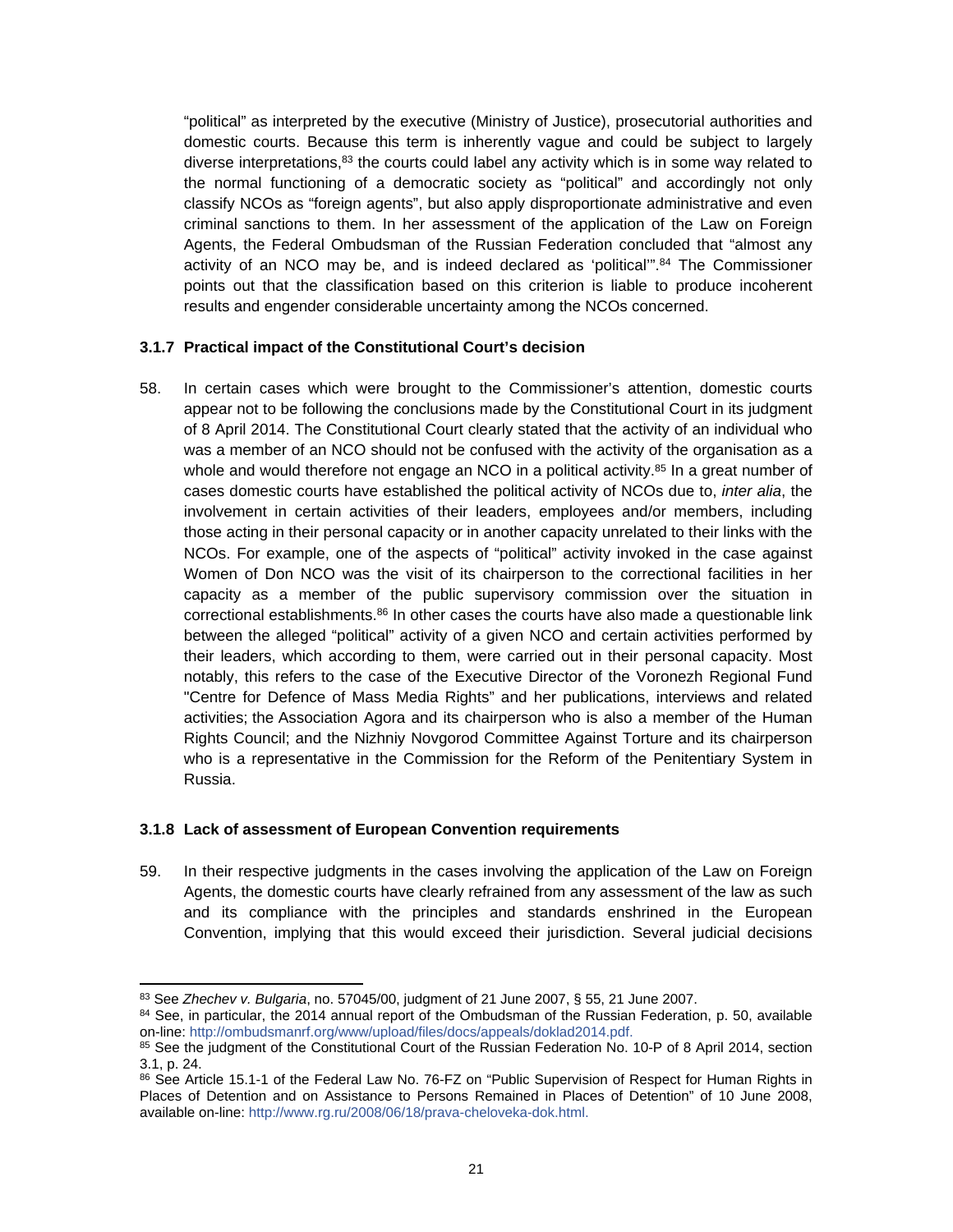explicitly confirmed that their task was to apply the law which entered into force and not to question its compatibility with the Russian Constitution or the European Convention.<sup>87</sup>

- 60. Furthermore, the domestic courts have been reluctant to apply the European Convention's standards and assess the possible infringement by the authorities of the NCOs' rights to freedom of association and expression. At best, the domestic courts have included in the judgment a reference to paragraph 2 of Articles 11 and 10 (i.e. describing the grounds of possible restrictions).<sup>88</sup> The domestic courts have also refrained from addressing the issue of the proportionality of the sanctions to be imposed on NCOs, for example by not assessing the negative consequences that the application of the Law on Foreign Agents will entail in concrete cases. For example, the Novocherkassk town court remained silent as to the arguments of the Chairperson of Union Women of Don that the NCO would not be able to continue to operate effectively and would be forced to cease its co-operation with the authorities if it were included in the Register. The justice of peace in the Basmanniy district court of Moscow did not pay attention to the arguments of Regional *Golos*' representatives that the NCO was unable to bear the heavy financial burden of fines (from 300 000 to 500 000 roubles, or from 5400 to 9000 euros) pursuant to Article 19.34 of the CAO. Furthermore, the courts usually make no proper analysis of whether a legitimate aim is being pursued by the authorities, what that aim might be and how it is being pursued in their application of the Law on Foreign Agents in a concrete case.
- 61. In a couple of cases domestic courts have simply denied the applicability of the European Convention as, allegedly, the Convention was not applicable to legal entities.<sup>89</sup>

## <span id="page-21-0"></span>**3.2. Practical consequences for non-commercial organisations**

62. The implementation of the Law on Foreign Agents has not only revealed the legal deficiencies inherent in the said Law and serious shortcomings in its application, but has also resulted in a series of severe practical consequences undermining the effective functioning of NCOs in the Russian Federation. Most notably, the application of the Law resulted in the stigmatisation of the work of several affected NCOs by putting them in a clearly disadvantaged position vis-à-vis other organisations, and in many cases led either to self-censorship or triggered the decision leading to the organisation's liquidation**.**

## **3.2.1. Stigmatisation of NCOs**

63. The effect that the application of the Law on Foreign Agents has had on respective NCOs is in particular evident in the case of those organisations which were involved in monitoring electoral processes. Since September 2014, the observers of various local and regional NCOs involved in election monitoring (usually referred to as the *Golos* group) were impeded from monitoring regional and local elections in various entities of the Russian

<sup>87</sup> See, for example, the decision of justice of the peace no. 387 of the Basmanniy district court of Moscow delivered on 6 June 2013, p. 12 in a case of Regional *Golos*.

<sup>88</sup> See, for example, the decision of the Zamoskvoretskiy district court of Moscow delivered on 23 May 2014, p. 6, in the case of Human Rights Centre Memorial or the decision of the Zamoskvoretskiy district court of Moscow delivered on 27 June 2014, in the case of the Public Verdict Foundation.

<sup>89</sup> See the judicial decision of the Sovietsky district court of Ryazan city delivered on 16 November 2013, p. 5 in the case of the Ryazan historical and human rights society Memorial and the decision of justice of the peace no. 422 of the Tagansky district court of Moscow delivered on 23 March 2015, p. 13 in the case of the Sakharov Centre.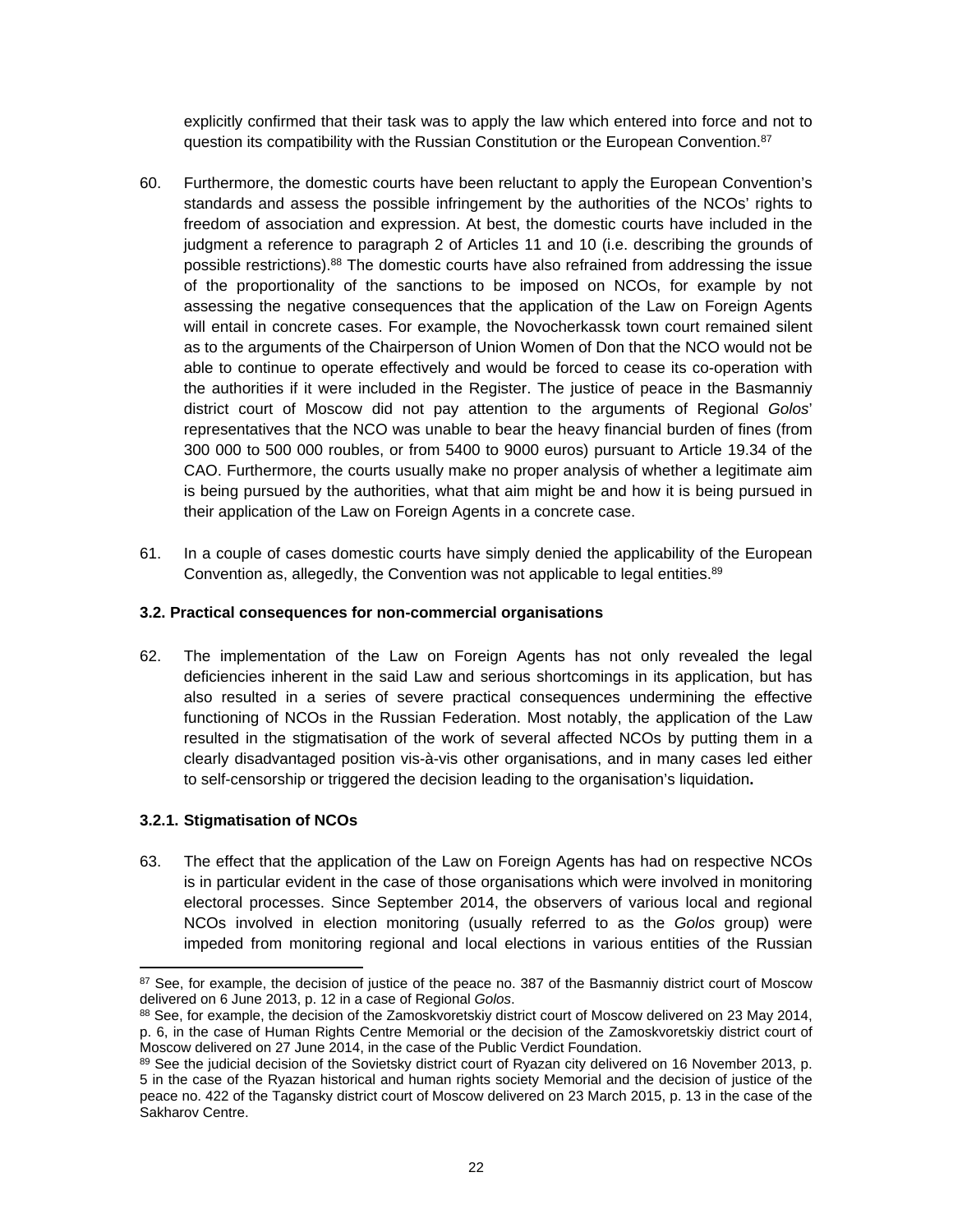Federation after the Central Electoral Commission issued a press release with severe criticism of the involvement of NCOs included in the Register of Foreign Agents in the observation of elections. According to the press release, such NCOs attempt to discredit the Russian electoral process and the legitimacy of the authorities.<sup>90</sup> The adoption of the November 2014 amendments (see paragraph 14 above) which contain an explicit prohibition to participate in electoral and referendum campaigns has cemented this tendency. Since then, members and activists of the *Golos* group are systematically denied the opportunity to monitor electoral processes.<sup>91</sup>

64. The same amendments prohibited NCOs performing functions of a "foreign agent" from concluding contracts with political parties, which represents yet another restriction on NCO activities. These legal provisions potentially pose serious obstacles or even render it impossible for the relevant non-commercial organisations to co-operate with political parties, most notably through offering their expertise on a number of topics of public interest, including police reform and healthcare among others.

#### **3.2.2. Self-censorship of NCOs**

- 65. During his meetings with NCOs in Moscow and Strasbourg in 2013 and 2014, the Commissioner was informed of several cases of self-censorship among civil society institutions. Since the adoption of the Law, there is a clear tendency among NCOs to become more cautious in their work, most notably when taking decisions about organising or participating in public events, round table discussions and exhibitions; when giving interviews and expressing their views in publications and reports; and when posting information materials on their websites. This tendency is also visible in the long-term planning of NCOs' activities. Many NCOs, especially those who have already been affected by the application of the Law, are not in a position to launch long-term projects, as they remain unsure about the organisation's ability to operate in the future.
- 66. Another alarming consequence of the application of the law is that a significant number of NCOs have decided either to shut down some of their projects and/or to stop their operations entirely. Several NCOs ceased their activities even before the 2014 legislative amendments entered into force, for example: Organisation advocating the rights of LGBTI persons "Coming Out"; "Side-by-Side"; and Anti-Discrimination Centre Memorial. The list of those NCOs which have decided to cease their activities due to the application of the Law on Foreign Agents and are already definitely liquidated also include: the Saratov Centre for Social Policy and Gender Studies (liquidated on 1 December 2014); the St. Petersburg League of Women Voters (liquidated on 3 February 2015); the Jewish regional branch of the Russian public organisation "Municipal Academy" (liquidated on 22 May 2015) and the Lawyers for Constitutional Rights *"Jurix"* (liquidated on 26 May 2015). It is reported that a great number of NCOs have decided to initiate liquidation proceedings as a result of the negative impact of the said law to their activities. These NCOs include the Saratov Environmental group "Partnership for Development", the Arkhangelsk NCO advocating rights of LGBTI people "*Rakurs*", the St. Petersburg Institute for the Development of Freedom of Information, the St. Petersburg Human Rights Resource Centre, the

<sup>90</sup> See the press release of the Central Electoral Commission of the Russian Federation, available on-line: [http://www.cikrf.ru/news/cec/2014/09/12/06.html.](http://www.cikrf.ru/news/cec/2014/09/12/06.html)

<sup>91</sup> See the decision of the 558 circuit electoral commission of the Chelabinsk region of 14 September 2014.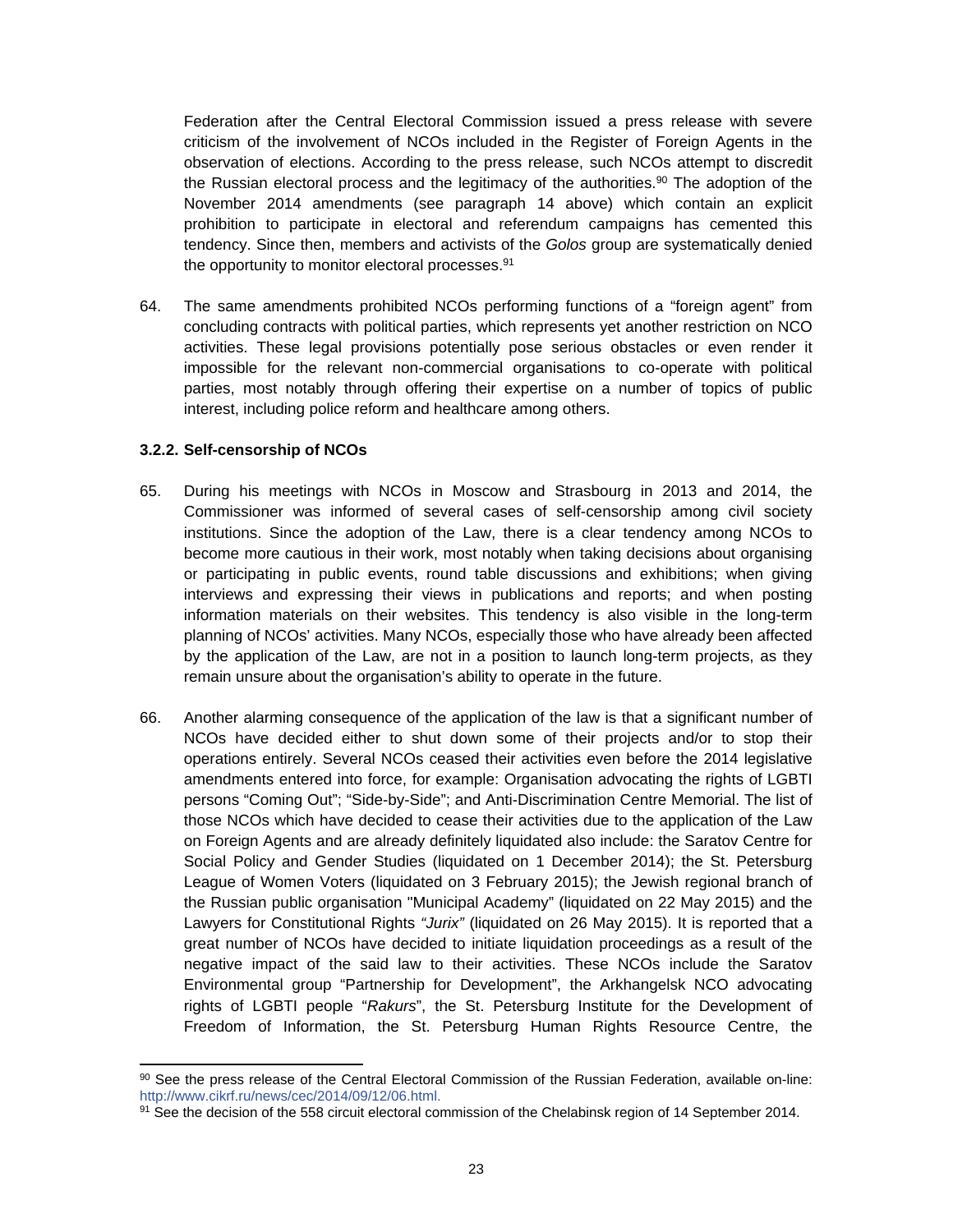Novosibirsk Foundation for Consumers' Rights Defense, the Rostov public organisation "*Eco-Logika*", the Kaliningrad Women's League, the Volgograd Youth Centre for Consulting and Training, the Murmansk House of Youth "Mister Pink" and the Charitable Foundation "*Dinastiya*". Many NCOs have publicly stated that they will not continue to operate under the "foreign agent" label and prefer to terminate their activities themselves rather than to remain in the Register of Foreign Agents. These NCOs include the Nizhniy Novgorod Committee Against Torture and the St. Petersburg-based Soldiers' Mothers among others. The Council of Europe-funded School of Political Studies (renamed after the Law on Foreign Agents entered into force as "Moscow School of Civic Education") announced the suspension of its activities after it was included in the Register of Foreign Agents.

67. A recent example involves the announcement made by the founder and chief sponsor of the Charitable Foundation "*Dinastiya*" - involved in various social, scientific and educational projects - Mr Dmitriy Zimin, that the Foundation might cease its activities following its inclusion in the Register of Foreign Agents.

#### <span id="page-23-0"></span>**IV. Conclusions and recommendations**

#### <span id="page-23-1"></span>**Conclusions**

- 68. The Commissioner notes with regret that the recommendations in his Opinion on the legislation of the Russian Federation on non-commercial organisations in light of Council of Europe standards of 15 July 2013 have not yet been implemented. The subsequent practice in the application of the Law on Foreign Agents has largely confirmed the Commissioner's initial concerns and, in many respects, the problems have been compounded even further.
- 69. The interpretation of the notion of "political activity" as provided in the Law by the prosecutorial, executive and judicial authorities in the last few years has only confirmed the Commissioner's initial concern that any advocacy activity and/or public scrutiny of the decisions, actions and policies of the state authorities would fall under the scope of the Law. Such an interpretation questions the very essence of the role played by civil society organisations in a democratic society – that of a public watchdog (see paragraph 9 above).
- 70. The imposition of the label of "foreign agent" on NCOs and the enforcement of disproportionate sanctions are increasingly perceived by the affected organisations as a defamation campaign against those who express disagreement or criticism of the policies pursued by the authorities. The Commissioner's growing concern is that human rights defenders, including his Office's long-standing partners in the country, appear to be particular targets of these measures.
- 71. The Commissioner observes that the environment in which human rights defenders and non-commercial organisations in the Russian Federation are operating is becoming increasingly restrictive and less conducive to performing their essential role. The chilling effect of this development undermines the very essence of the activity of human rights defenders and NCOs in Russia. The Commissioner can only regret such a tendency, since the Russian Federation has until now possessed a strong and vibrant civil society, which for years has been playing an important role in the development of state policies, with its contributions positively valued by state institutions.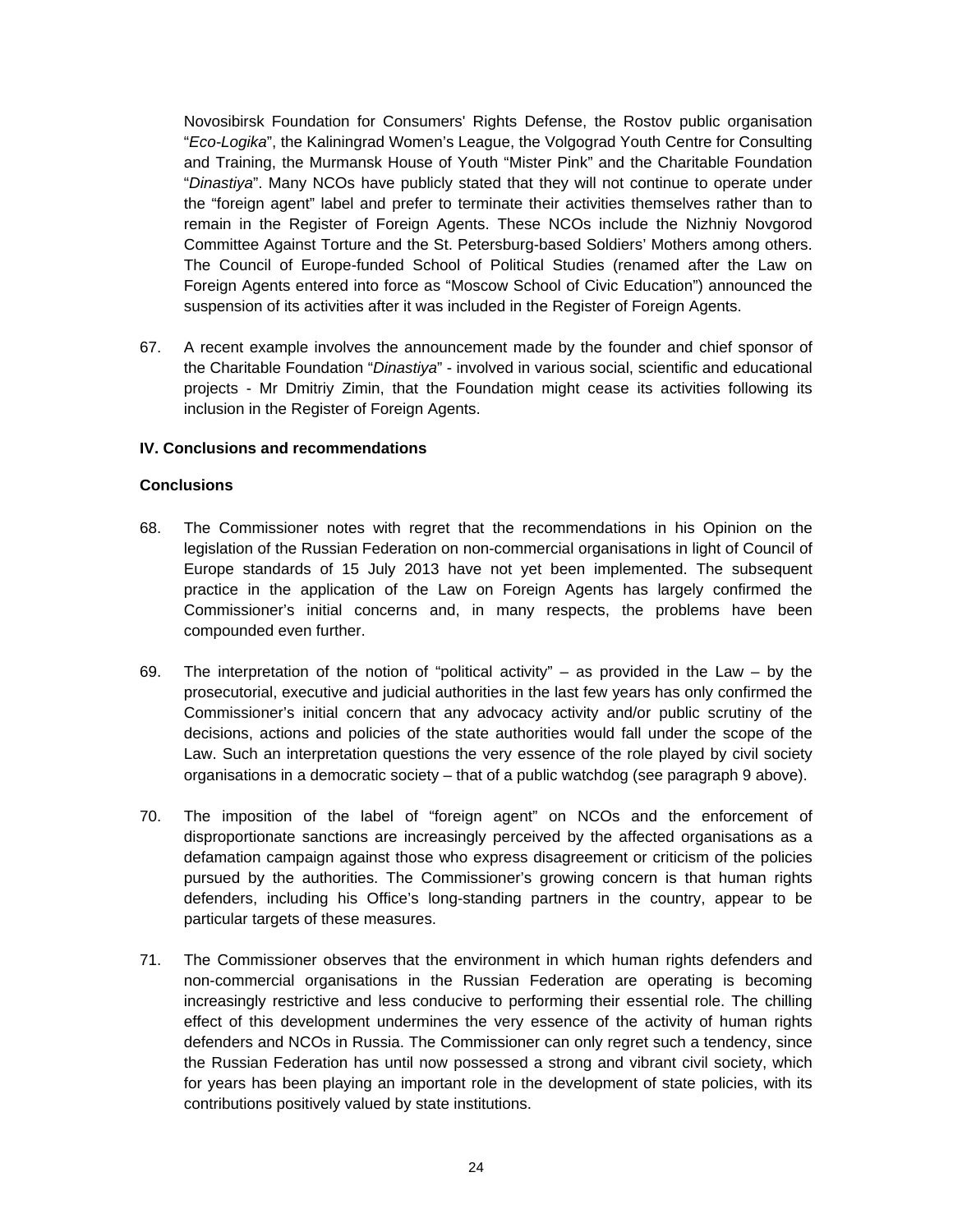- 72. The Commissioner is seriously concerned about the recently introduced laws which can further restrict the legitimate activity of human rights defenders and NCOs in Russia. These measures include the adoption of the Law on Undesirable INGOs and the series of legislative amendments which have widened the scope of potential state interference in the enjoyment of freedom of expression. Additional legislative initiatives which could restrict civil society activities even further have been tabled in the State Duma. In the Commissioner's view, attempts to impede NCOs and human rights defenders from working in key areas of public interest render their enjoyment of freedoms of association and expression virtually meaningless or illusory.
- 73. On a positive note, the Commissioner is heartened by the active and principled stance taken in this field by national human rights structures in the Russian Federation. The Federal Ombudsman and the Human Rights Council have consistently highlighted the shortcomings of the Law on Foreign Agents and its implementation while advocating the revision of the legislation on NCOs in line with European standards. A genuine dialogue between the government, human rights structures and civil society could certainly pave the way out of this impasse, for the benefit of all people in the Russian Federation.

#### <span id="page-24-0"></span>**Recommendations**

- 74. In light of his Opinion of 15 July 2013 and the observations and conclusions made in the present update to that Opinion, the Commissioner makes the following recommendations to the authorities of the Russian Federation.
- 75. The Commissioner calls on the Russian authorities to revise the legislation on noncommercial organisations in order to establish a clear, coherent and consistent framework in line with applicable European and international standards. While revising the current legal framework, specific attention must be paid to the revealed shortcomings and the respect for the principles of the rule of law, legal certainty, the prohibition of arbitrariness, proportionality, non-discrimination, access to justice before an independent and impartial tribunal and the availability of an effective domestic remedy. In particular, the legislative revision should entail:
	- the use of clear definitions in the legislation allowing to foresee the legal consequences of its implementation;
	- avoiding the use of stigmatising language such as "foreign agent" towards NCOs;
	- non-discriminatory legal provisions, including in the field of reporting and sanctioning of NCOs, irrespective of the sources of their funding;
	- application of the "pressing social need" criteria for any state interference with the freedoms of association and expression, including the imposition of sanctions;
	- limiting state interference in NCO activities to setting up clear and non-biased standards of transparency and reporting;
	- application of sanctions only as measures of the last resort in full compliance with the principle of proportionality;
	- revocation of provisions establishing criminal prosecution of NCO staff in cases which normally fall under administrative procedures.